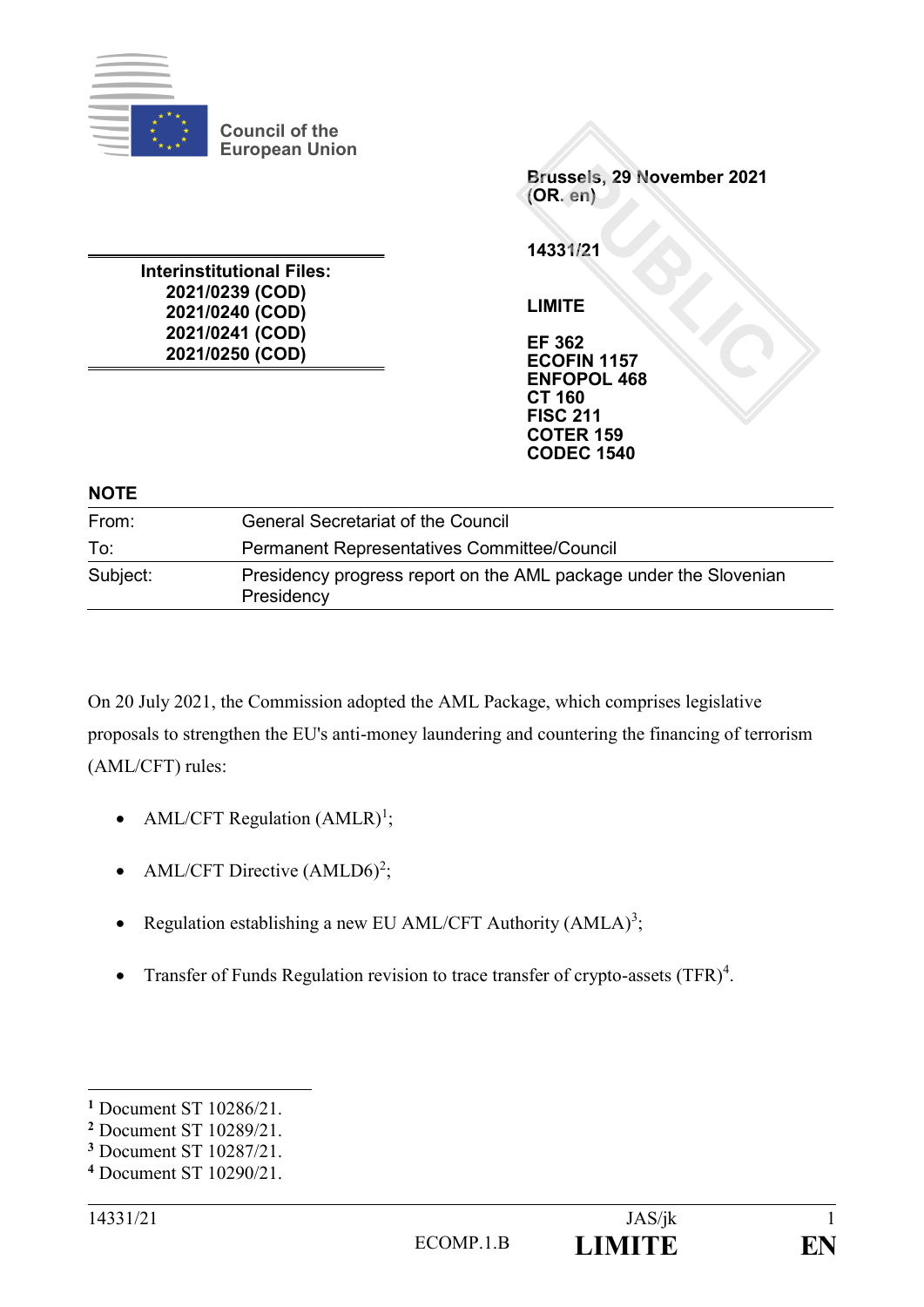The Slovenian Presidency launched Council negotiations on the package on 22 July 2021. At the first Council Working Party meeting, the European Commission delivered a comprehensive presentation of the AML package.

On 26 July 2021, ECOFIN ministers held an initial exchange of views on the AML package on the basis of a Commission presentation.

# **1. An overview of AML Council Working Party meetings**

The negotiations on the proposed AML package were structured in seven working party meetings, five of which took place over a day and a half.<sup>5</sup> The single rulebook (AMLR and AMLD6) was typically discussed separately from the AMLA and TFR recast provisions. The Presidency organised the negotiated substance in such a way as to complete the first reading of all the substantive themes from both AMLR and AMLD6 proposals. In parallel, considerable progress was made with respect to the AMLA proposal too. In order to steer the process towards a higher level of overall comprehension by Member States of the complex package and towards some clarity on their positions with regard to the relevant provisions, numerous themes from the proposals were discussed more than once.

The latter is especially true for the Transfer of Funds Regulation recast proposal. Its respective provisions on crypto-asset transfers were discussed three times, with the last two discussions being centered around the Presidency compromise proposals. The two proposals built progressively on the developing Member States' opinions on the issues related to crypto-asset transfers in the context of AML/CFT Regulation.

As the biggest steps in the negotiations on AML/CFT package under the Slovenian Presidency were made with respect to the TFR recast proposal, below the report provides a short account of the work done in that context, after which sections on AMLR, AMLD6 and AMLA follow.

<sup>&</sup>lt;u>.</u> **<sup>5</sup>** There is an additional, eighth, WP meeting planned for 10 December.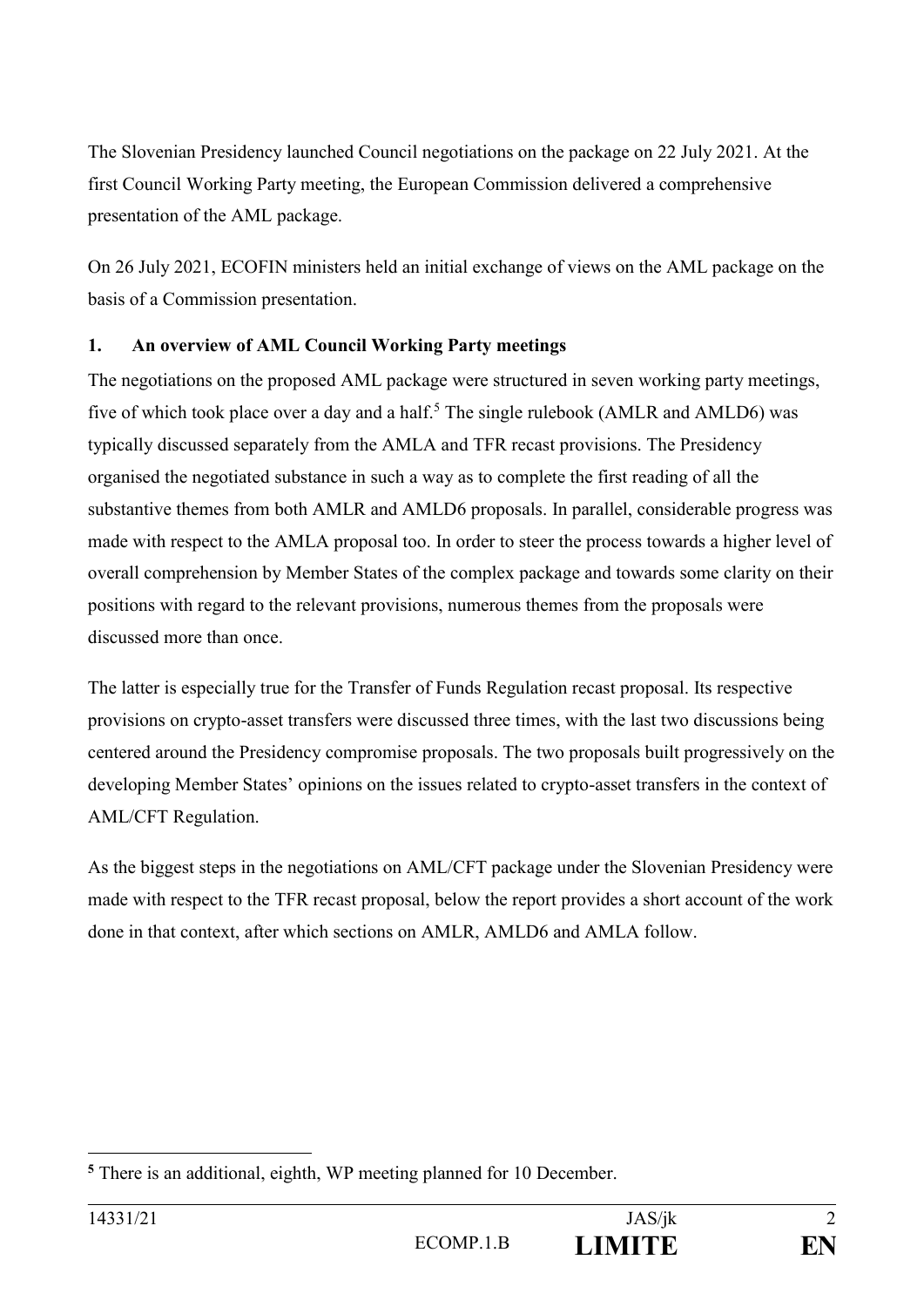#### **2. Transfer of Funds Regulation revision to trace transfer of crypto-assets (TFR recast)**

Concerning the TFR recast proposal, the Slovenian Presidency continues to work on the proposal with the goal of securing a negotiating mandate.

**29 September.** A majority of Member States expressed support for faster application of the TFR, in accordance with the application timeline of the MiCA Regulation, as opposed to the application of the AML Regulation and Directive. Several Member States also expressed support for the removal of the EUR 1000 threshold linked to the scope of the proposal, whereas some others argued that the threshold should be maintained, both options being allowed under FATF recommendations.

**28 October**. Member States discussed two different approaches to decouple the TFR recast proposal from the rest of the AML/CFT package. One option seeks to make the TFR self-standing, i.e. by offering a legal basis for Member States to apply certain AML/CFT requirements to cryptoasset service providers (CASPs); a second option seeks to subject crypto-asset service providers – as defined in the MiCA Regulation – to the AML/CFT regime by amending the Directive currently in force. Several Member States supported the latter option, i.e., to subject CASPs to the current AMLD with a view to speeding up the application of the TFR recast proposal and to synchronise it with the MiCA Regulation, whereas others expressed support for the first option. The need for sufficient time to implement the retained option was stressed.

Concerning the EUR 1000 threshold regarding the necessary information that must accompany crypto-asset transfers and the verification obligations by CASPs, the majority of Member States supported lifting this threshold.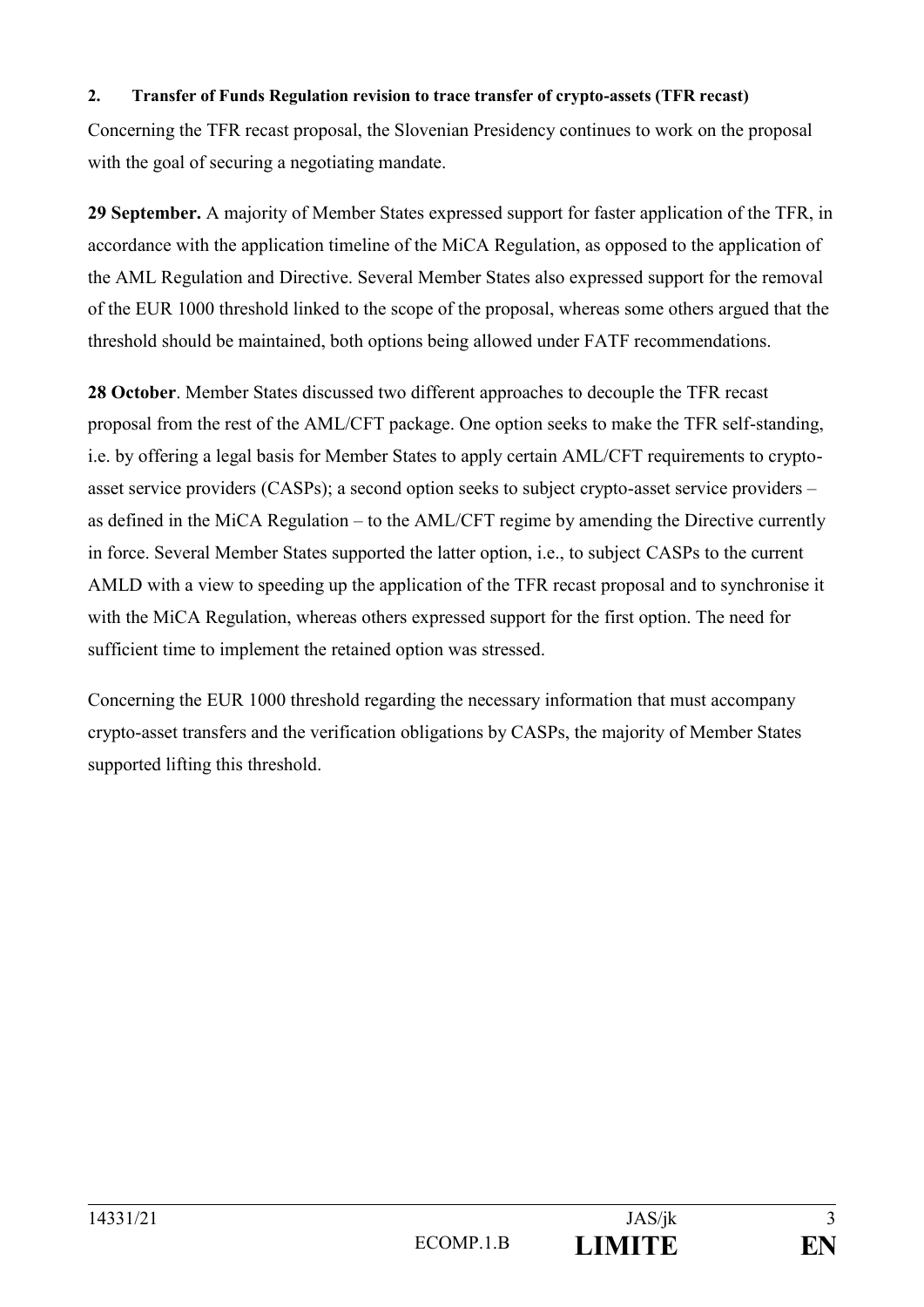Following the discussion on the inclusion of crypto-assets transfers between CASPs and unhosted wallets in the scope of the TFR recast proposal, Member States reflected on whether, for such transfers, CASPs should collect the same information on the originator and beneficiary as for regular CASP-to-CASP transfers. A significant majority of Member States considered that, in line with FATF's latest guidance, CASPs that either receive or send crypto-assets from/to unhosted wallets should collect, as for regular transfers, as much information on the originator and beneficiary as for regular transfers.

**25 November.** Member States discussed a compromise proposal tabled by the Presidency. Most Member States that intervened expressed appreciation for the compromise text, whereas some considered that some provisions, including the lifting of thresholds, was not justified on the basis of a risk assessment.

# **3 AML/CFT Regulation (AMLR)**

# **3.1 Single rulebook (AMLR + AMLD6) cross-cutting theme of harmonisation**

**7 September.** Member States expressed general support for harmonizing AML provisions, with proposals for a more granular and proportional legislative approach and for providing the possibility for Member States to maintain a more stringent AML regime for certain high-risk sectors. Some comments reflected concerns regarding the scope of detail that should be included in the Regulation, which is intrinsically linked to the scope of detail left for AMLA to define in Regulatory Technical Standards.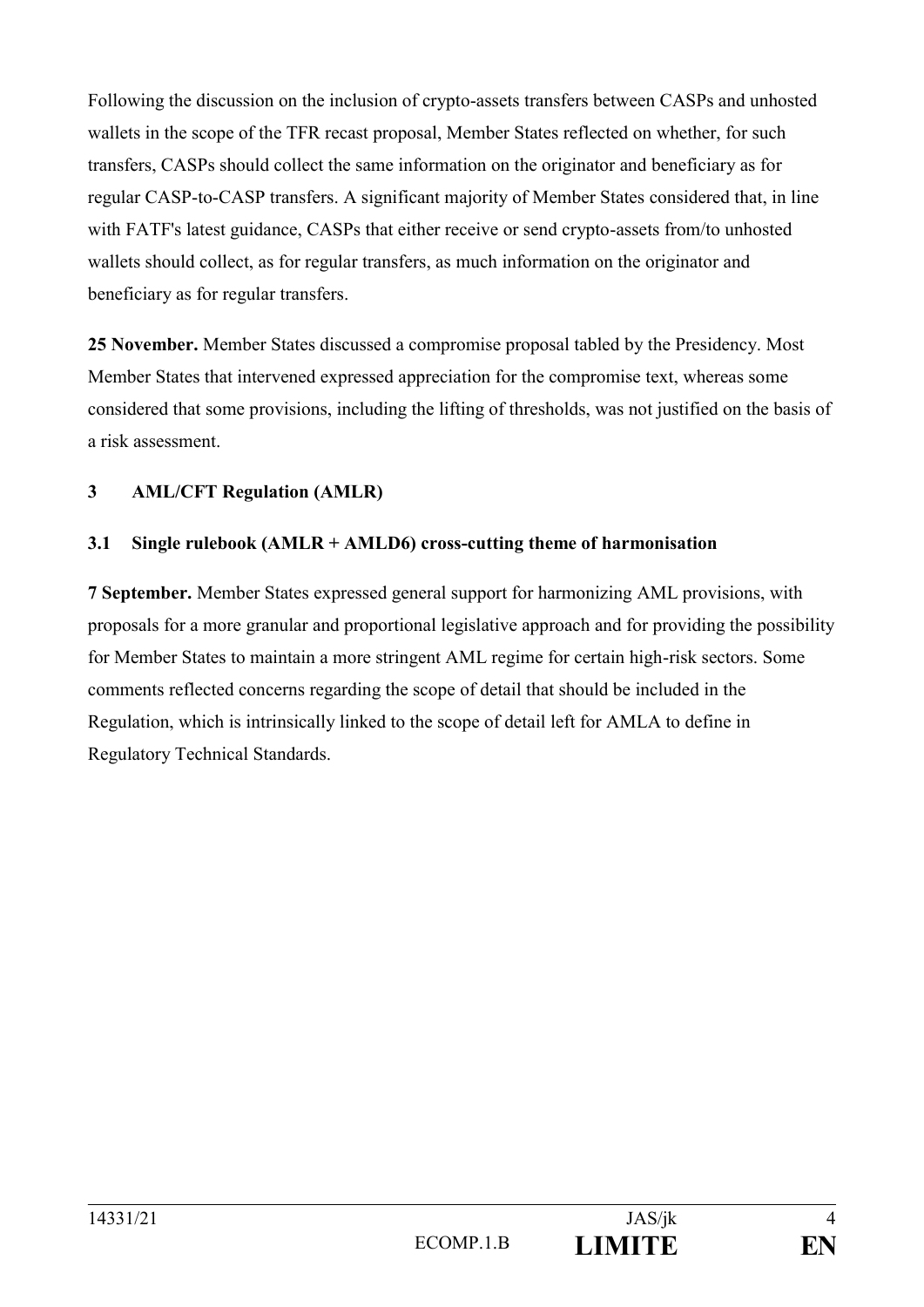**12 October**. The discussion focused mainly on the balance struck in the proposed single rulebook between harmonization of rules on the one hand and the (reduced) possibility for Member States to complement EU rules with national measures on the other. Several Member States welcomed the approach proposed by the Commission, while other Member States stressed that existing national measures should remain in place where they provide for stricter requirements than in the Single Rulebook proposal, especially for some high-risk sectors. The EU Council's Conclusions of November 2020, by which a regulation is "[…] *necessary to reduce national divergences in transposition that undermine an effective implementation of the AML/CFT framework, while it should be ensured that the high standard achieved by Member States in their national transpositions is maintained overall"* was referenced in this regard. Some Member States asked for a clearer articulation of home/host supervisors' competences when it comes to agents and distributors offering services in a Member State other than the home or host Member State. A request for clear criteria on when an activity in a host Member State has to be considered as being realised under the right of establishment or under the freedom to provide services has been made as well.

In their further input, Member States broadly welcomed the progress in uniform provisions to be followed by obliged entities EU wide. However, many consider that some elements of the Rulebook should be further harmonised, especially provisions regarding CDD measures, but also outsourcing, beneficial ownership information, internal controls and data sharing were suggested. Some Member States pointed out that the adequacy of harmonisation would be assessable only after the framework at level 2 and level 3 will be completed.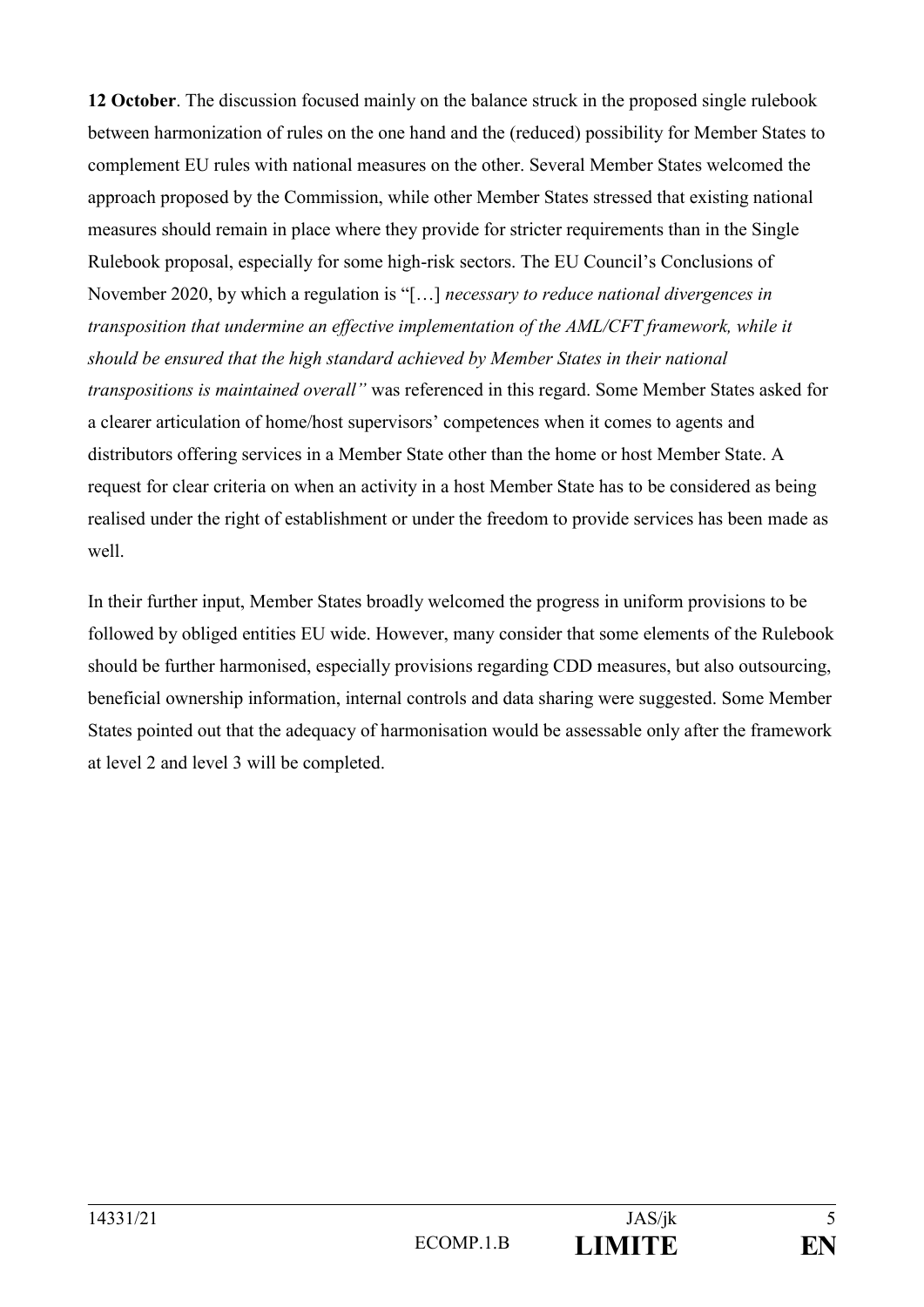Customer due diligence measures should be harmonised to the largest extent on EU level, yet most Member States are of the view that they should have the possibility to adopt additional measures for enhanced due diligence. In relation to a potential national extension of the list of categories of politically exposed persons (PEPs) Member States seem more divided: some are in favour of such an additional measure to mitigate national risks, whereas some consider an exhaustive PEPs list on EU level to be more appropriate in ensuring a higher level of legal certainty both for PEPs themselves and for the obliged entities who need to perform adequate measures.

Similarly, the list of obliged entities should remain exhaustive in the AMLR in the view of some Member States, and in the view of others it should be subject to a possible extension in order to mitigate national risks. The proposed mechanism for the identification of exposed sectors at national level is viewed by many Member States as too cumbersome and lengthy. Some Member States see it as broadly acceptable with necessary adjustments to ensure timeliness and efficiency in situations when new risks demand an active national response. The Commission's role in the procedure could be determined for only receiving respective national notifications without imposing any "freezing effect" on national initiatives. Further reviews of this provision should provide for clear alignment with relevant FATF recommendations.

Most Member States are of the view that additional sectors of obliged entities, that are added by Member States, could be subject (to parts) of the requirement under AMLR. Some underlined the need for ensuring that the chosen mitigating measures be in accordance with the assessed risk level and still pursue the highest possible convergence. The EU wide harmonised list of obliged entities, as proposed in the AMLR, could, in the view of some Member States, be extended already by certain categories that are subject to their current national AML/CFT framework, however some Member States are not inclined to such an extension. On the matter of including a grandfathering clause covering all sectors subject to current national AML/CFT framework without notifying the Commission, many Member States expressed their support for such a solution.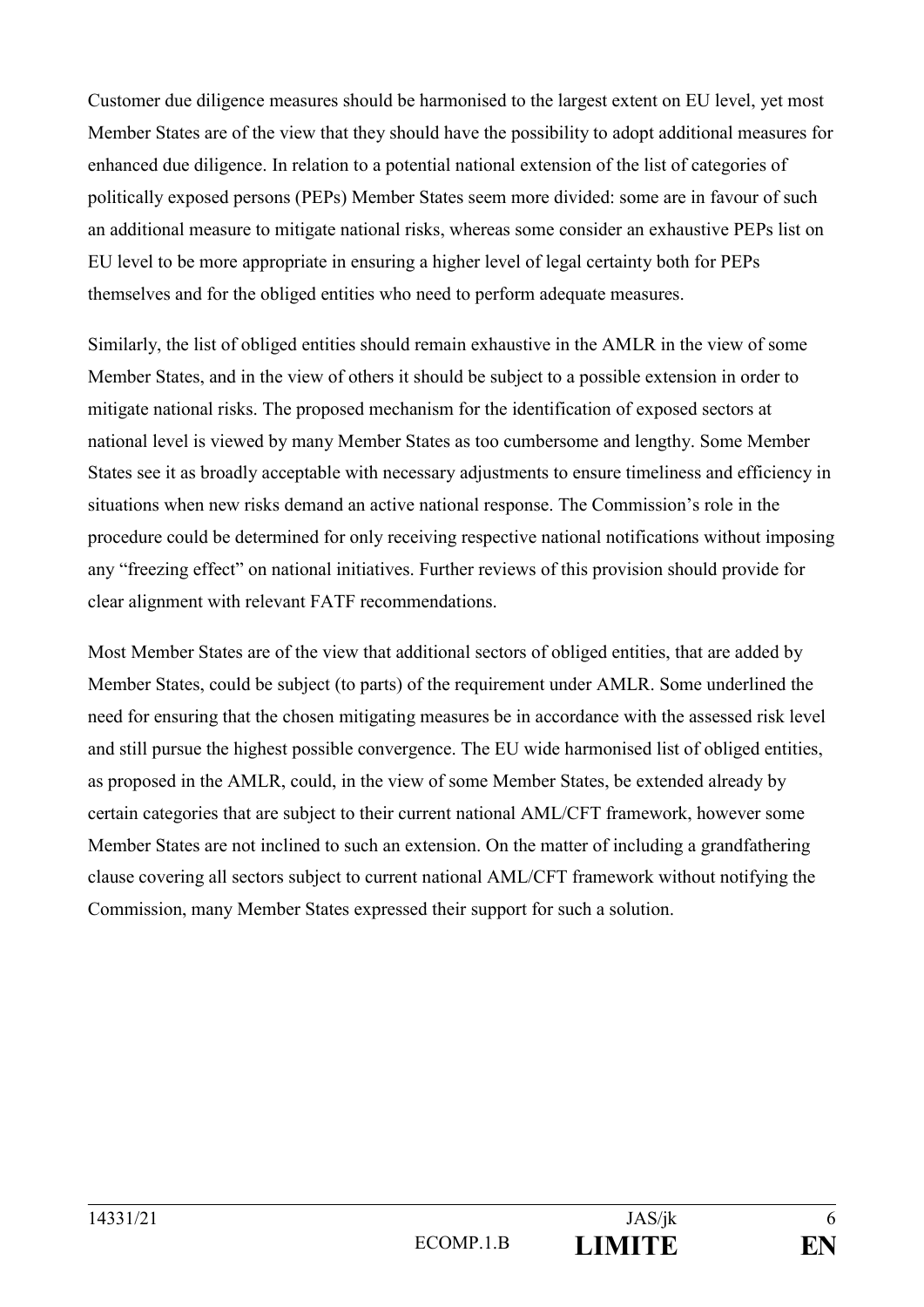### **3.2 Subject matter and definitions (Articles 1, 2)**

**7 September**. Overall, many Member States stressed the importance of maintaining a risk-basedapproach. Member States commented on various definitions in the AML Regulation proposal, starting with the definitions of "*money laundering*" and "*terrorist financing*" and "*competent authorities*", where a legal concern has been raised on the reference to "knowledge, intent or purpose" as criminal-law-elements. Several Member States called for additional clarification on the meaning of the phrases "*principal activity to acquire holdings, including a financial holding company and a mixed financial holding company*" and "*investment-related services*". In relation to the definition of a "collective investment undertaking", the issue of the responsibility of the fund itself or its manager was discussed. Some Member States remarked in particular on the omission of the phrase "*other than a company listed on a regulated market that is subject to disclosure requirements in accordance with Union law or subject to equivalent international standards*", which figures in the current Directive from the definition of "*trust and company service provider*".

Concerning new definitions of "crypto assets" and "crypto asset service providers" their relevance in relation to e-money tokens and non-fungible-tokens was questioned, and also for "crowdfunding service providers" some clarifications were sought. A better common understanding of the definitions of "business relationship" and "linked transaction" was also sought.

Concerns on the definition of "correspondent relationships" in relation to the relevant FATF recommendation were also raised, with a need to further examine this issue. Another proposal to clarify the wording by referring to relevant EU directives was tabled. The definitions of "beneficial owners, legal arrangements and formal nominee arrangements" were commented on by Member States, pointing out the necessity of alignment with the relevant FATF standards. Regarding the definition of "politically exposed persons" (PEPs), several Member States raised the questions of whether the list of PEPs is exhaustive or not and whether Member States are allowed to add categories of PEP in their national legislation.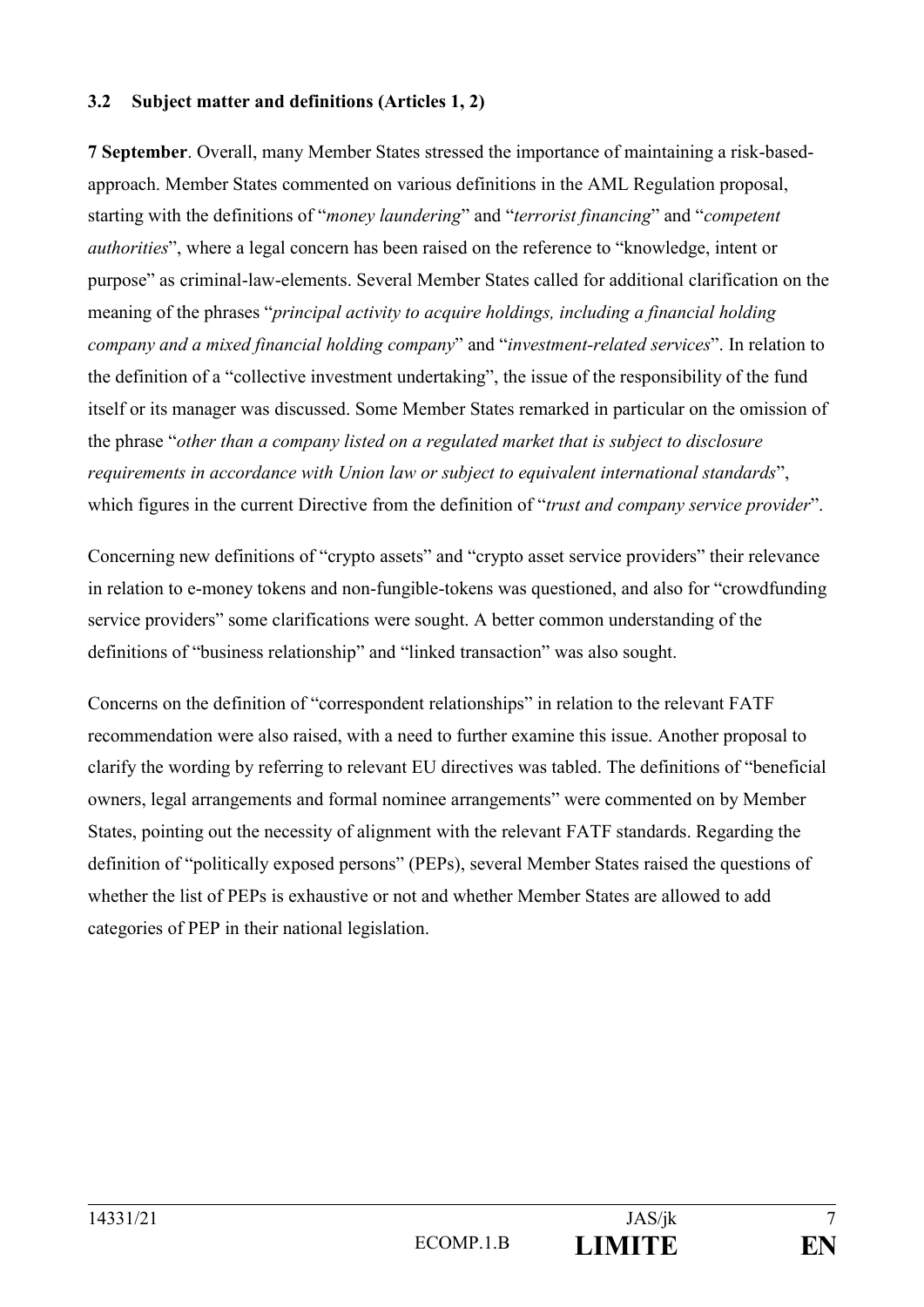Some Member States expressed a need for more clarity on the definition of cross border services and establishments, having in mind also their influence on cooperation between supervisors. In their comments, Member States further highlighted the difference in supervisory competences when obliged entities operate under the freedom of establishment and freedom to provide services, and a need for more clear provisions on supervisory competences and delineation of tasks between the supervisors of the Home Member State and supervisors of the Host Member State.

Some Member States expressed concern about the definition of "competent authorities" (which, according to the Commission, is to be referred to in the entire AML Package) and on the lack of clarity on the distinction between the competences of the authorities referred to in Article 2.31(c) and (d), including in relation to subsequent forms of cooperation between authorities located in different Member States.

## **3.3 Scope (list of obliged entities, Articles 3-6)**

**7 September.** The comments from Member States focused mainly on the cash payments threshold and the related categories of obliged entities, specifically high-value goods dealers, and possible additions to the list of obliged entities at the national level. Some clarifications were proposed by some Member States with regard to credit and financial institutions (e.g. tied intermediaries, Account Information Service Providers (AISP), Payment Initiation Service Providers (PISP), money transmitter agents), tax advisors, lawyers, and traders in precious metals and stones. The addition of traders in other high-value goods was also suggested. As regards the definitions of "mortgage creditors, mortgage credit intermediaries, consumer creditors and consumer credit intermediaries", some Member States proposed that for creditors and credit intermediaries, AML/CFT requirements should apply only if no credit or financial institution was included in the process of granting the loan. In addition, some Member States questioned the rationale for including tied intermediaries in the scope of obliged entities and favoured their exclusion.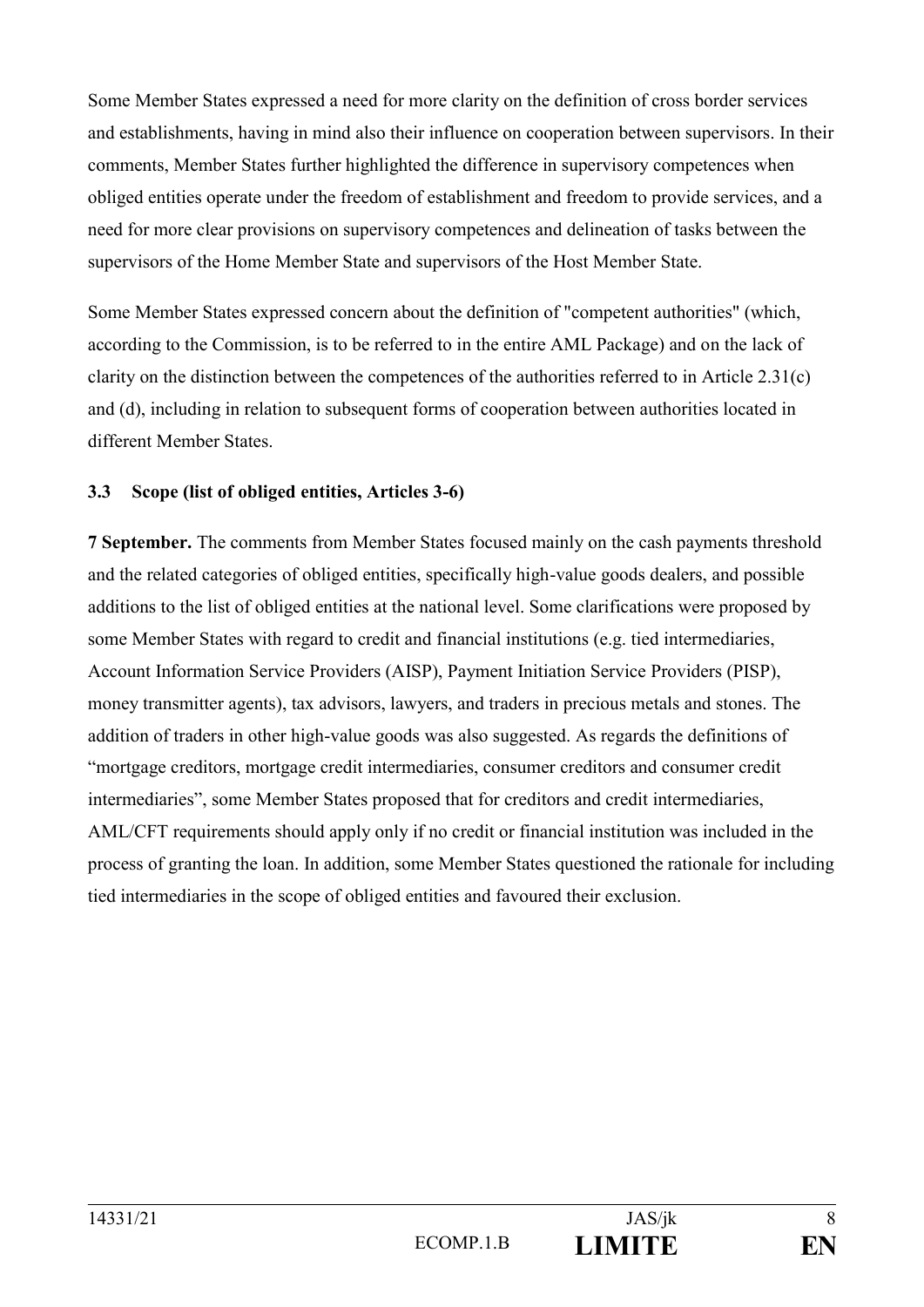Regarding *crypto-asset service providers*, some Member States suggested the inclusion of issuers of asset referenced tokens in the definition in order to avoid a loophole when reading the legislative framework together with MiCA. Several Member States commented on crowdfunding platforms, which points to further discussion on a comprehensive approach (in relation to Regulation 2020/1503). Concerning the exemptions for certain providers of gambling services and for certain financial activities, some Member States sought additional clarification, e.g., on different types of gambling services and on the meaning of partial exemptions.

**12 October**. Several Member States favoured inclusion of crowdfunding service providers' (CFSP's) in the AMLR list of obliged entities irrespective of whether they fall under the EU CFSPs Regulation, while other Member States suggested postponing the inclusion of providers operating under the EU CFSPs Regulation to 2023. A few Member States supported the Commission's proposal to include credit and mortgage intermediaries that are not credit institutions or financial institutions but that are, as a result of their activities, exposed to money laundering and terrorist financing risks, under the AMLR and some Member States were against this.

Supplementary reflections showed diverging opinions among the Member States on adding additional traders in high-value goods. Some of those proposing inclusion of additional goods would favour broader definitions or having the latter in the level 2 legislation, while others proposed adding several types of vehicles and processed jewellery. Member States expressed very little support for distinguishing explicitly between high- and low-level goods. A significant majority of Member States addressing the question on traders in works of art supported the currently proposed threshold of 10 000 EUR.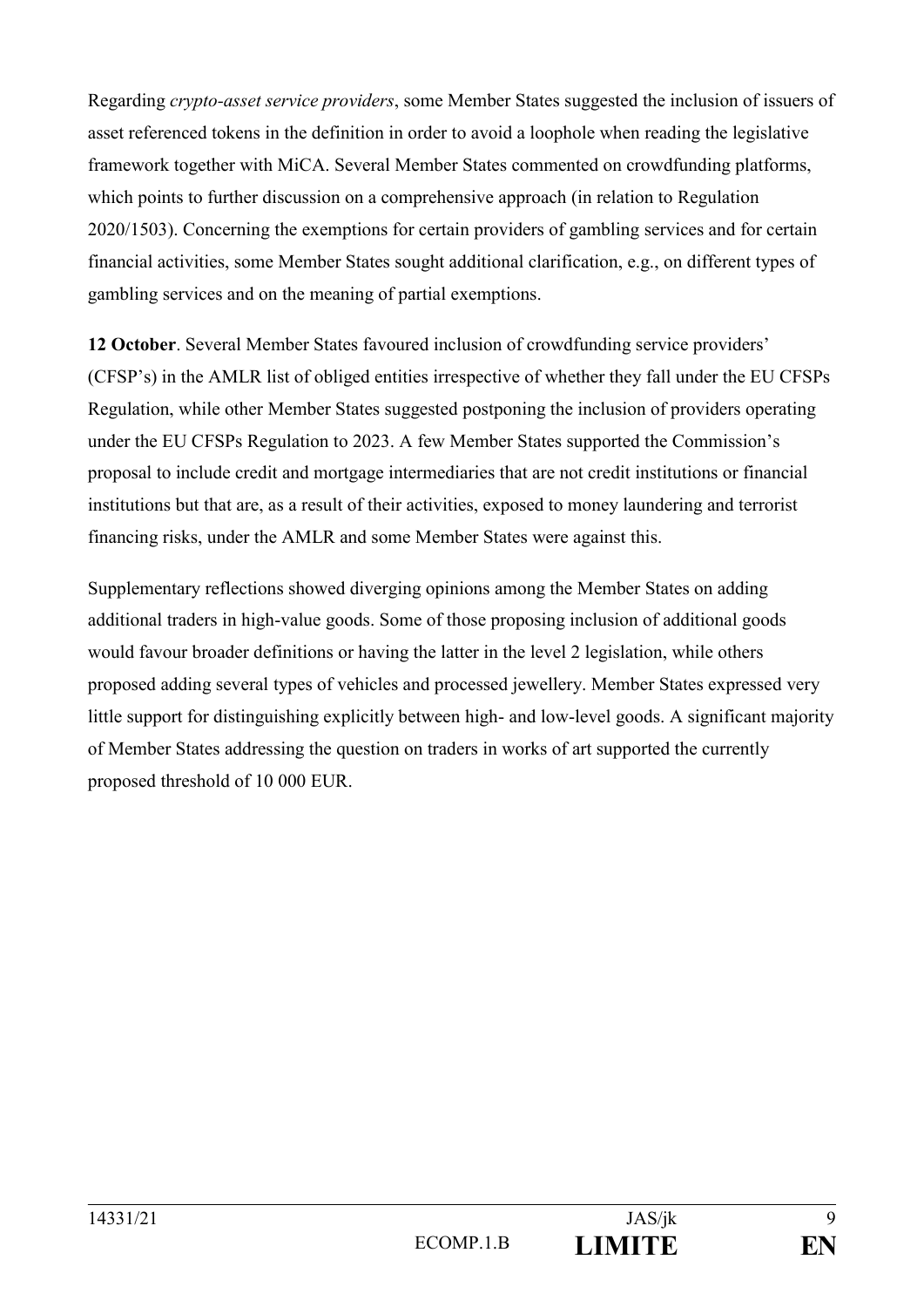The additional input from the Member States confirms that most of them favour the comprehensive inclusion of all CFSPs in AMLR over any other option and would even elect not to wait for the November 2023 assessment by the Commission.

Regarding credit and mortgage intermediaries, most Member States favoured excluding them from the scope of obliged entities under the AMLR proposal.

## **3.4 Internal policies, controls and procedures of OEs (Articles 7-14)**

**7 September**. Many Member States emphasized the importance of proportionality especially for smaller obliged entities, and some the possibility of establishing higher national standards. Several Member States commented on issues related to the risk of evasion of proliferation-financing-related targeted financial sanctions. Many Member States also commented on the obligation to have an independent audit function. With regard to the different compliance functions in Article 9, some Member States pointed out the need for consideration of the size of the obliged entities and the relations between the different levels of responsibility. Some Member States asked for a reference to sectoral risk assessments and FIU products (e.g. typologies and current methods of money laundering and terrorist financing), when implementing the provision on awareness of requirements. With regard to the integrity of employees, some Member States were of the opinion that the part concerning whistle-blowing should be upgraded into a separate article, and that further additional clarification would be needed on the term *sole trader*, which is not defined. As regards the targeted financial sanctions regime, one Member State made a comment that the legal basis and mechanisms of that regime are different from the AML/CFT regimes and any reference to TFS-mitigating obligations should only reflect the requirements on obliged entities posed by the FATF Framework.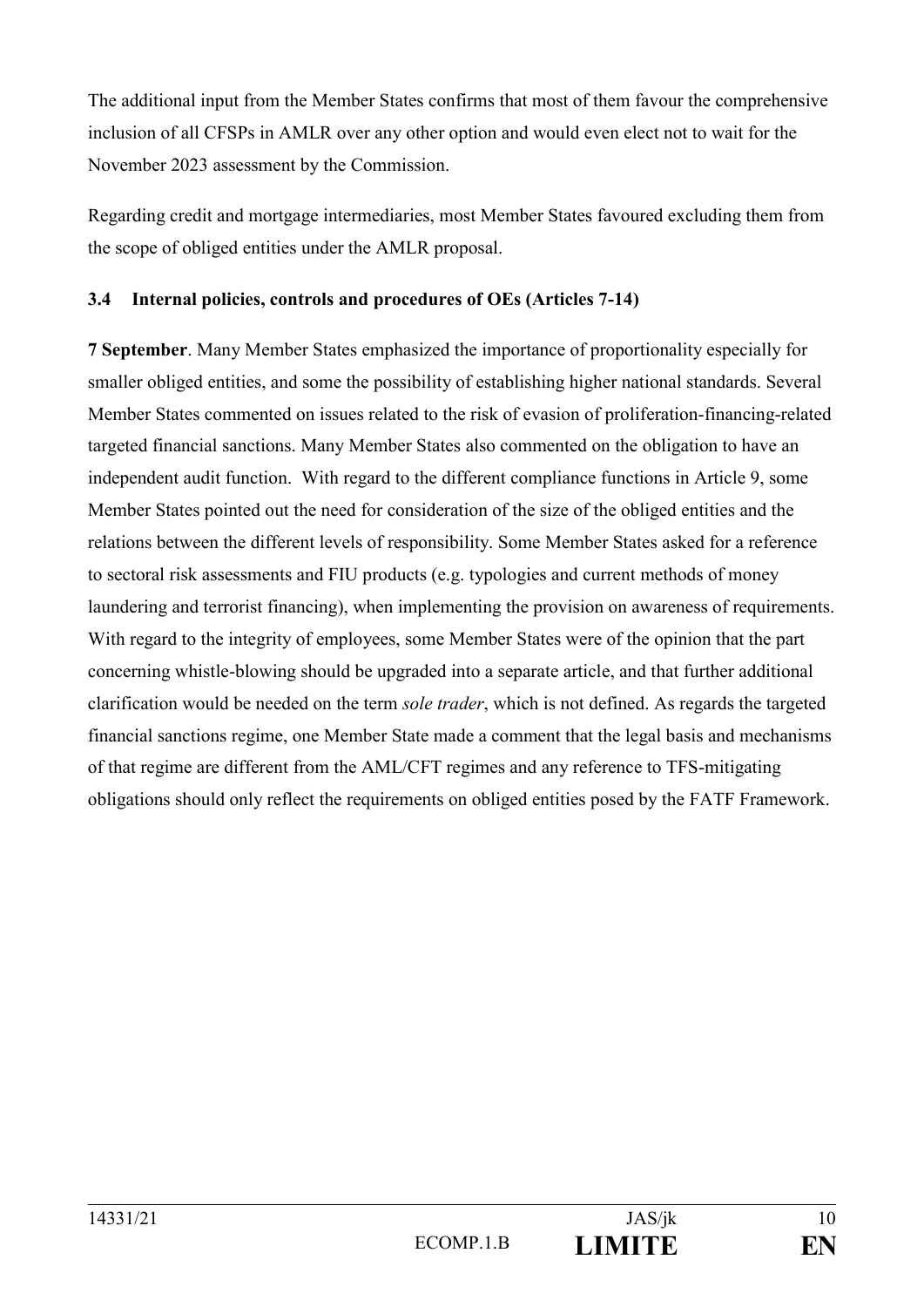**11 November.** Most Member States agreed on considering the principle of proportionality when applying the requirement of having internal policies, controls and procedures recorded in writing, but not in the sense of exempting any obliged entities from it. It is widely acknowledged that written internal policies, controls and procedures are of high importance to supervisors. Additionally, the application of an independent audit function and the two compliance functions could be subject to a more proportionate approach for certain obliged entities, based on risk criteria rather than solely size criteria, also considering the nature of the obliged entity's business activity, complexity, and its AML/CFT exposure. The content of internal policies, controls and procedures should be harmonised at EU level, but some leeway could be left to Member States for additional content, providing for a higher standard at national level. The elements which need to be considered in relation to the extent of internal policies, controls and procedures should, in some Member States' view, be included in Level one legislation, whereas other Member States see merit in having them further developed only in Regulatory Technical Standards or even Guidelines. As regards functions within various national corporate governance structures, which differ between Member States, some Member States expressed the need for further clarification. They considered this being important in order for obliged entities to have a clear understanding of how the compliance functions in their individual corporate governance structure relate and intertwine, regardless of the national corporate law provisions. Other Member States opposed this given the very different nature of company law in Member States. Many Member States expressed a positive view on strengthening the position of the compliance officer within an obliged entity, which would have a positive impact on the overall level of compliance. Especially, granting the compliance officer power of access to any relevant information for AML/CFT purposes that is held by the obliged entity, and also preventing binding instructions to the compliance officer in relation to fulfilling reporting obligations to the FIU, were deemed appropriate. Some Member States also expressed concerns on the appointment of a compliance manager who is supposed to be an executive member of the board of directors or equivalent governing body.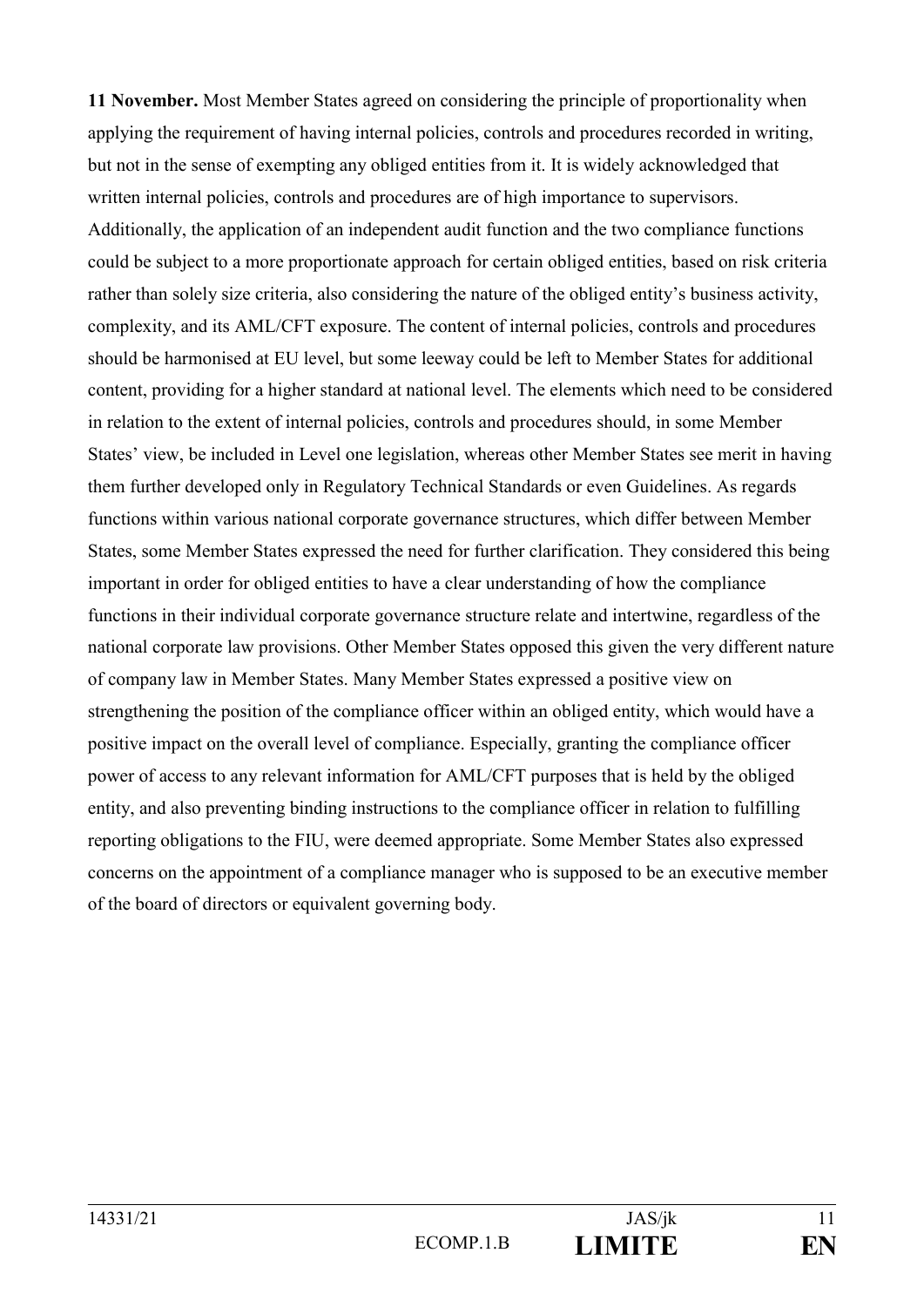#### **3.5 Customer due diligence (CDD)**

## **3.5.1 "Classic" CDD (Articles 15-22)**

**7 September**. Member States generally welcomed the fact that these aspects were harmonized. Some Member States, however, questioned whether, under the Commission proposal, Member States would be able to introduce more stringent CDD rules at national level for specific sectors/entities. Several Member States commented on the threshold for the application of CDD to occasional transactions. Some of these Member States considered that the proposed threshold for the application of CDD to occasional transactions, i.e. EUR 1000, should be omitted for cryptoassets, in accordance with the proposal supported by several Member States to lifting this threshold for crypto-asset transfers under the TFR recast proposal and the opportunity for criminals to carry out anonymous transactions below this limit, eventually yielding a far higher cumulative amount. Others suggested that Member States should have the possibility to apply lower thresholds at national level.

Some Member States raised questions on the proposed rules on the application of CDD in the case of failing or likely-to-fail credit institutions, namely whether CDD has to be applied by the failing bank or another entity, and whether the application of CDD is always necessary, given that payout may not always be carried out. Some Member States suggested that payouts being made to obliged entities subject to the AML/CFT regime could be a more effective option.

With regard to the identification and verification of the customer's identity, the related timing, the identification of the purpose of the business relationship and its ongoing monitoring, Member States were generally supportive of the Commission's proposal. Some Member States, however, questioned the requirement for obliged entities to obtain information about occupation and the tax identification number when identifying the customer. With regard to the identification of legal entities, some Member States considered that the information about activities doesn't seem appropriate.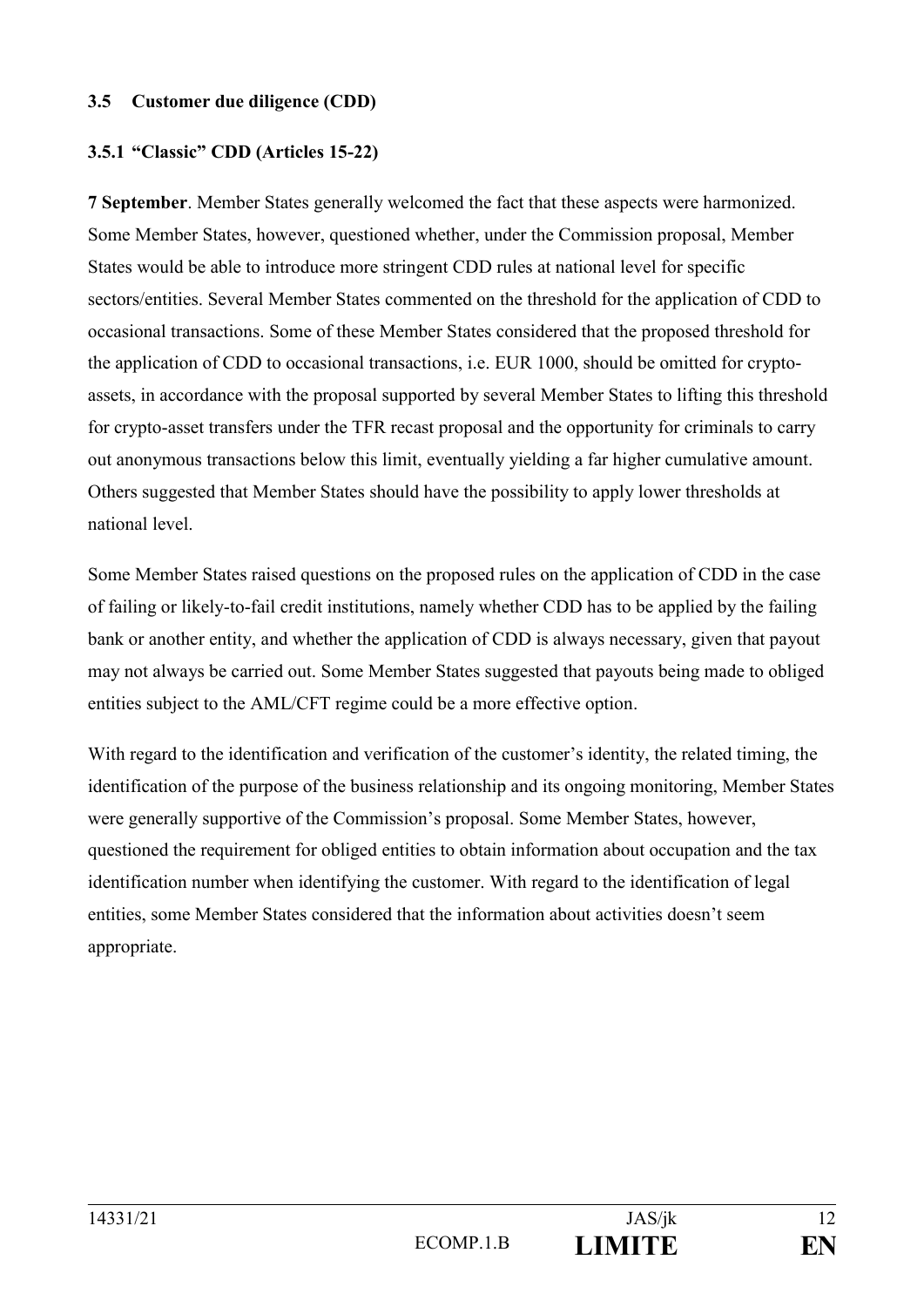Some Member States called for additional clarification regarding the use of information from independent and reliable sources for the verification of customers' identities. As for the use of eIDAS-compliant digital identities schemes, some Member States suggested restoring the wording of the current Directive, which allows for the use of equivalent solutions, which are not necessarily notified under the eIDAS Regulation. Other Member States suggested to precise the assurance level of those eIDAS-compliant digital identity schemes in the regulation.

**28 October**. Regarding the thresholds for the application of customer due diligence in the case of occasional transactions, when crypto-assets are used instead of funds, Member States focused on: (i) whether all crypto-asset services should be subject to the same threshold applicable to occasional *transfers* of crypto-assets (i.e. EUR 1000) and (ii) whether the CDD threshold applicable to occasional transactions involving crypto-assets should be EUR 1000, as prescribed by FATF, or something else.

A significant majority of Member States considered that the EUR 10 000 CDD threshold in Article 15(1) should not apply to crypto services listed in MiCA, wherever a business relationship is not established. Regarding the level of the threshold applicable to occasional transactions involving crypto-assets, some Member States expressed the need for further clarification on the nature of such occasional transactions. Some Member States considered it appropriate to omit this threshold, while others considered it as appropriate to preserve the EUR 1 000 threshold, as allowed by FATFs' recommendation, while not necessarily opposing lowering it.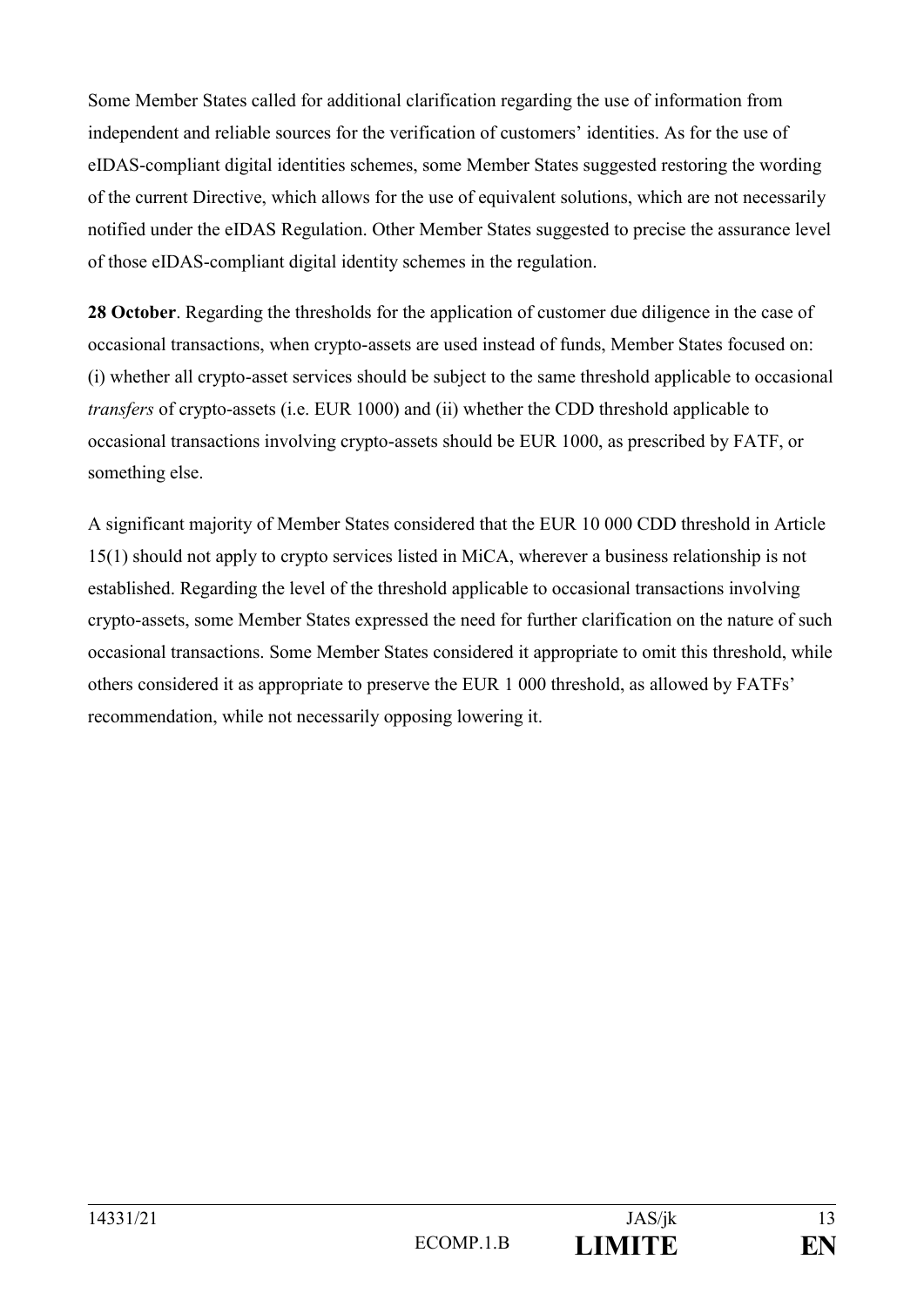## **3.5.2 Third-country policy (Articles 23-26)**

**11 October**. Member States generally welcomed the distinction between third countries with strategic deficiencies (black list) and third countries with compliance weaknesses (grey list), as this was found to better reflect FATF's approach. However, a significant number of Member States expressed criticism of the Commission's proposal to not only embed the FATF lists in EU law but to also keep an autonomous listing power via delegated acts and pushed for an automatic replication of FATF lists (grey and black). Member States also stressed the need to be closely involved in the listing process.

Regarding the existence of two lists and CDD, this allows for better alignment with the two FAFT lists, since it enables lighter and/or more targeted enhanced CDD measures in the case of third countries with compliance weaknesses. However, the option of not applying enhanced CDD should be added as well, since many Member States do not see why the EU should be more stringent than FATF with respect to countries with compliance weaknesses. Concerning the content and process of the listings, many Member States have proposed explicitly referring to FATF as the relevant international standard-setter and pointed out that FATF's decisions to list or delist a country should be implemented automatically or within a specified short timeframe and questioned in this regard the need for an autonomous EU listing of countries, but suggested rather to focus this autonomous power on typologies. In addition, some Member States pointed out that provisions on the ways in which third countries concerned could be removed from the EU's lists should be included. For those countries in favour of an EU's autonomous assessment identifying high-risk third countries, it seemed important to fulfil certain minimum criteria. Many Member States stressed that the autonomous listing process should only apply in exceptional circumstances and on the basis of strict criteria and safeguards, and should be based on an open and objective methodology, transaction and risk typologies. The process should be transparent, inclusive of the affected third countries, and in consultation with, and a sufficient role of Member States.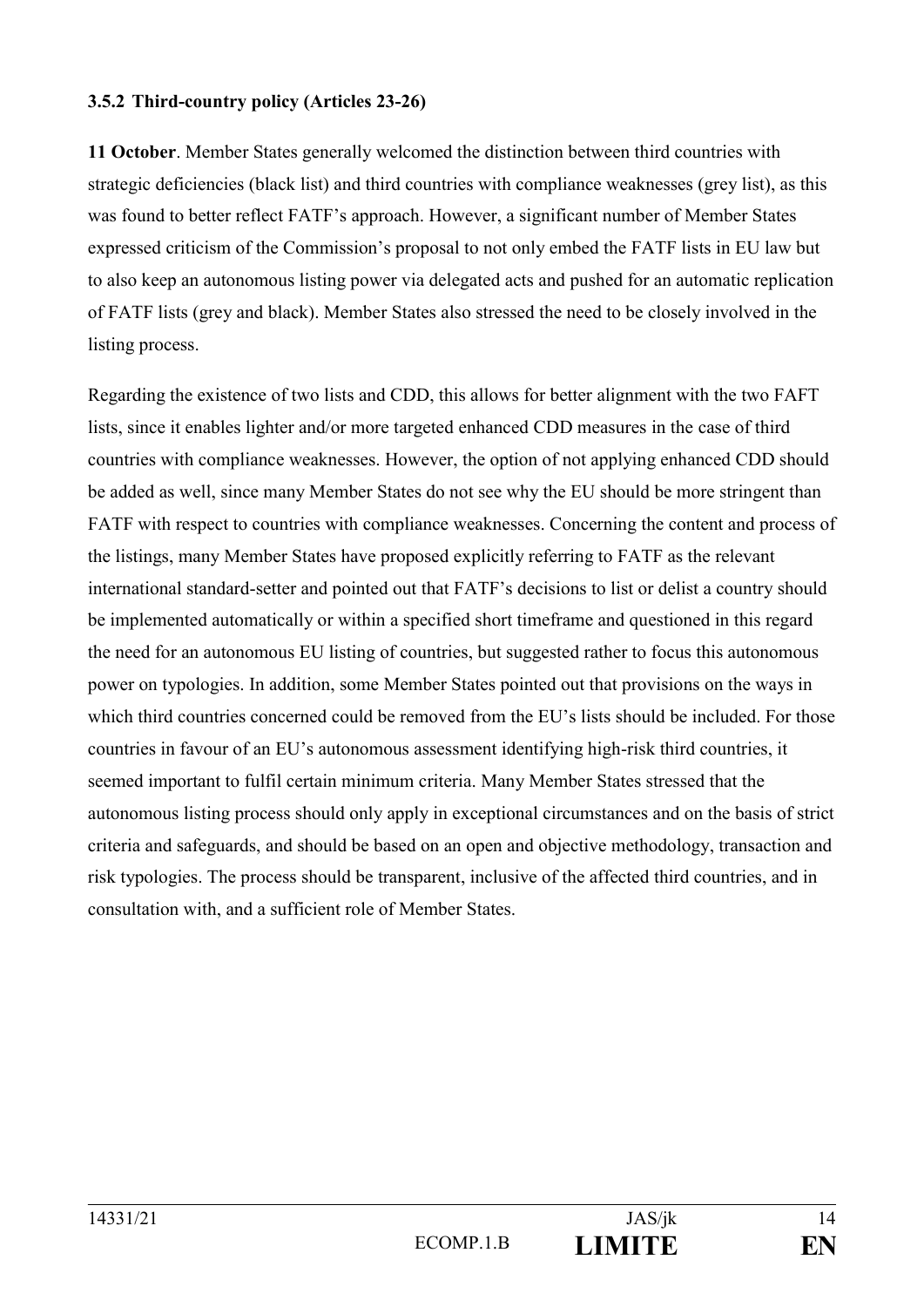Regarding countermeasures, many Member States favour a coordinated approach to countermeasures, while some noted that they wanted to keep the possibility to decide freely on countermeasures associated to a listing, in order to keep the risk-based approach. However, in any case, Member States should be involved in the decision-making process on the selection of countermeasures. Some Member States also suggested that if there are specific risks on a national level that are not efficiently covered by the measures in the delegated act, there should be a possibility for Member States to adopt additional enhanced customer due diligence measures.

# **3.5.3 Simplified customer due diligence (SDD, Article 27)**

**7 September**. Some Member States, considered it important to define what is meant by simplified due diligence, and wished for more clarity on the interplay between SDD and the National Risk Assessments. Questions on some of the proposed simplified customer due diligence measures were raised.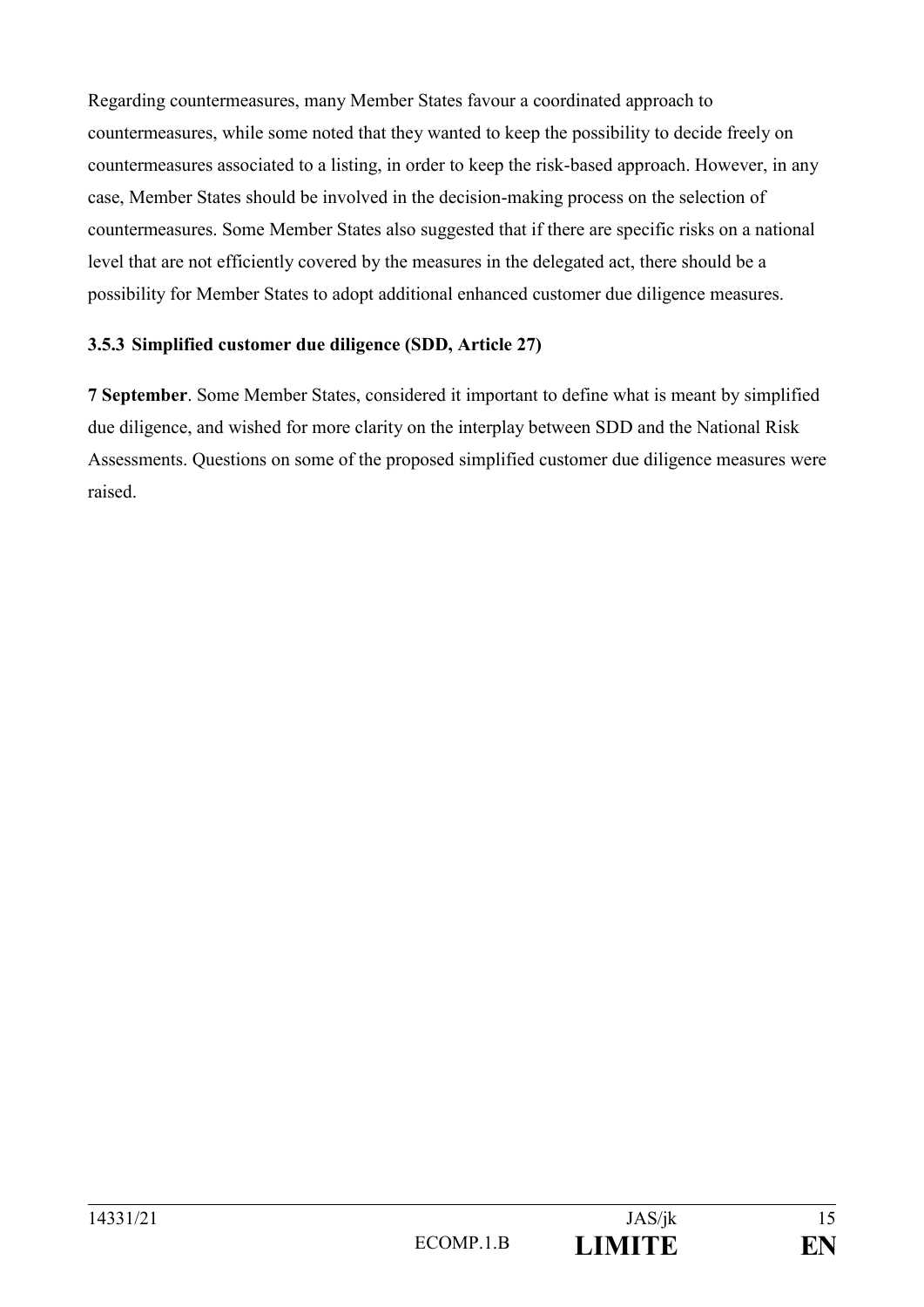### **3.5.4 Enhanced customer due diligence (EDD, Article 28-31)**

**11 October**. Member States generally welcomed the Commission's proposal. In the discussions, (i) some Member States argued in favour of applying EDD to all types of establishments (not only to branches and subsidiaries but also to agents or distributors), and (ii) some Member States raised concerns with regard to the possibility for Member States to introduce additional EDD measures, as this could hamper the full harmonization of AML/CFT. Several Member States also proposed clearer wording regarding the provisions on the scope of application of EDD measures. Some Member States expressed the need for more clarity on certain provisions (e.g. "unusually large transactions", "conducted in an unusual pattern", "the transactions do not have an apparent economic or lawful purpose", "and their consistency with the business relationship"). Some Member States pointed out that compliance with group-wide policies and procedures is, in itself, not a sufficient benchmark to be able to assess whether the application of EDD measures is necessary or not. Concerning countermeasures proposed in Article 29, additional clarifications would be welcomed (e.g., on the concept of "persons and legal entities involving high-risk third countries"). More clarifications would also be welcomed with regard to the specific EDD measures for cross-border correspondent relationships, e.g. whether Article 30 covers only correspondence involving the execution of payments or also other acts.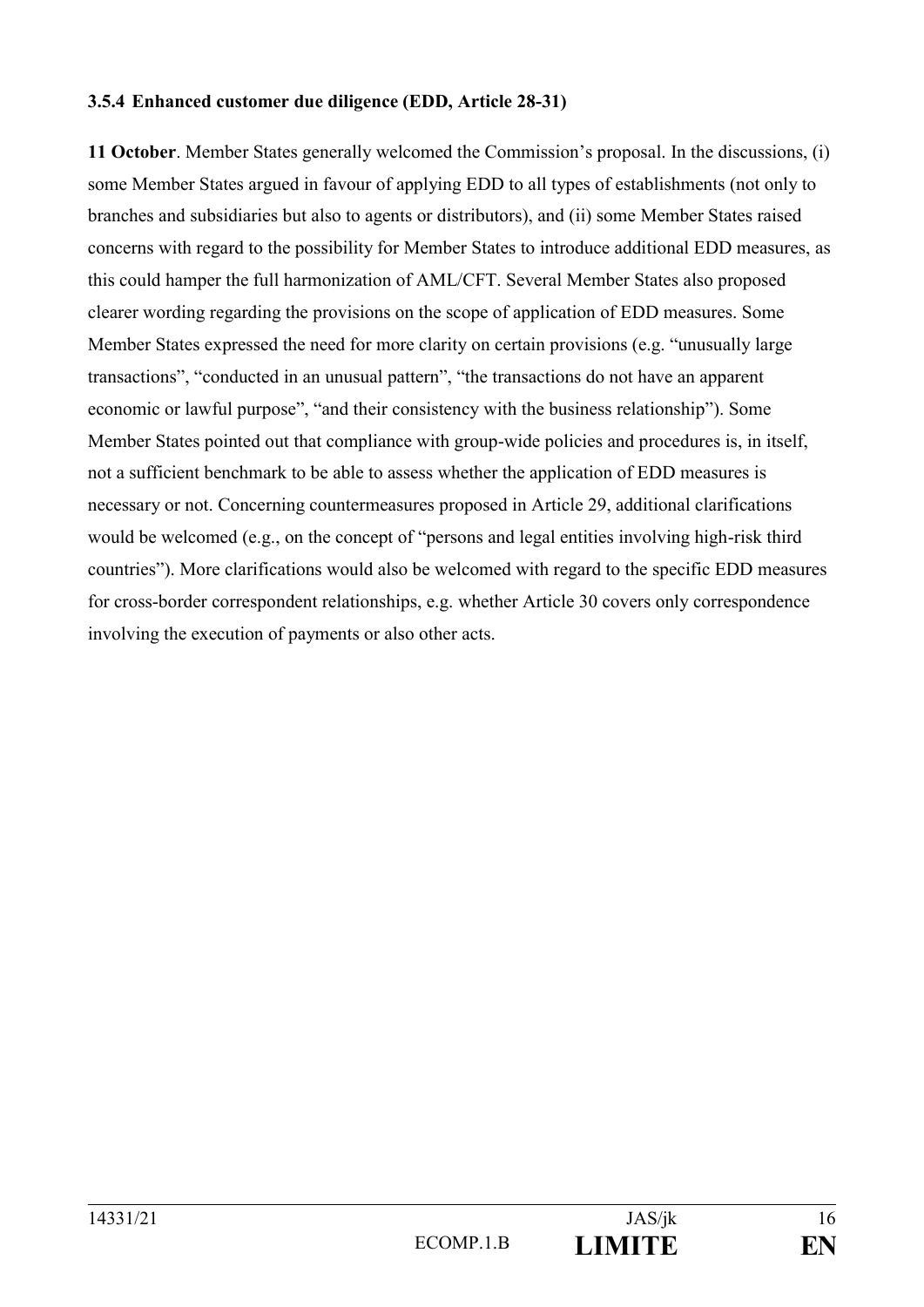### **3.5.5 Politically exposed persons (Articles 32-36)**

**11 October**. Some Member States expressed their desire for flexibility to include, on a national level, additional roles to the list of prominent public functions provided in the AMLR proposal or to clarify that the list is non-exhaustive. The question has been raised how to further define the term "state-owned company" in order to ensure that only prominent functions in sufficiently important companies are covered. Regarding requirements applicable to persons who no longer hold prominent public functions, Member States express a need to receive additional clarity about how a former PEP "is deemed to pose no further risk". Concerning the envisaged AMLA guidelines, it would be beneficial and in line with the risk-based approach to identify the level of risk associated with particular categories of PEPs.

### **3.5.6 Performance by third parties (Articles 38-41)**

**7 September**. Some Member States considered that the prohibition on outsourcing certain activities may be disproportionate, especially for smaller obliged entities, and may negatively impact innovation and effectiveness.

**11 November.** Given that the scope of the tasks that are not to be outsourced under any circumstances is very wide and some prohibited tasks are new relative to the present directive (AMLR Articles 40(2)), again, a number of Member States questioned the provision in light of the principle of proportionality, especially in the case of small obliged entities, and raised concerns that the provision could hamper the use of digital innovations and effectiveness, and suggested that certain tasks should be deleted from the respective list. A few Member States also raised concerns on the unintended impact that this prohibition might have, notably on investment funds. A few Member States, however, were of the view that the provision is proportionate. According to Article 40(1) of the AMLR proposal, obliged entities may outsource tasks deriving from requirements under this proposal for the purpose of performing CDD to an agent or external service provider. In this regard, many Member States expressed the need to provide additional clarity on the difference between "agent" and "external service provider".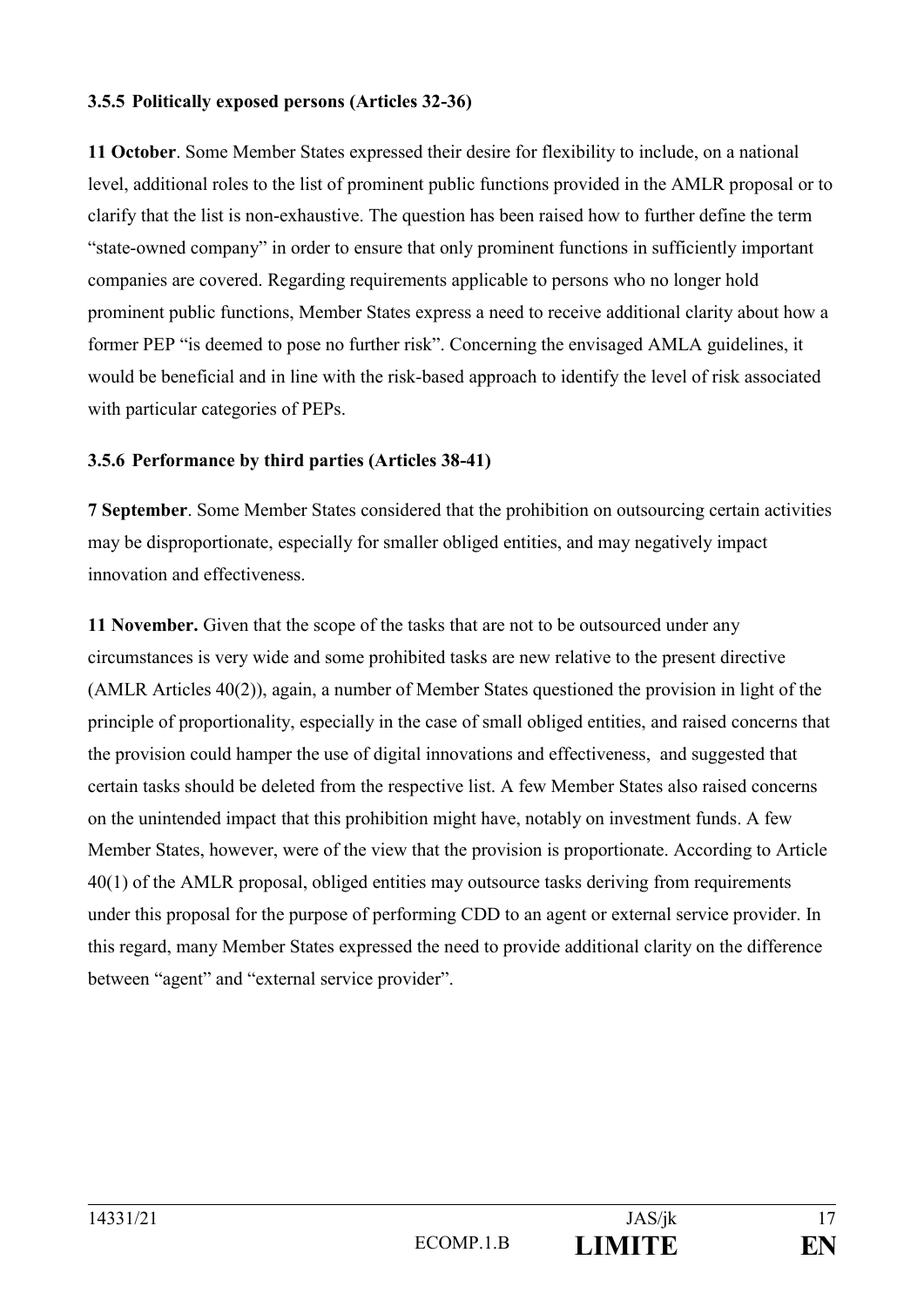#### **3.6 Beneficial ownership transparency (Articles 42-49)**

**11 November**. Several Member States asked for clarification regarding the condition of more than 25% of shares or voting rights that needs to be met to be considered a beneficial owner, especially in correlation with indirect ownership. A few proposed lowering this threshold. The recalculation of the indirect ownership percentage needed additional explanation. An initial discussion of the new proposed definition and the question of "controls via other means" was discussed. Many Member States shared concerns about various aspects of the current definition of beneficial owners, e.g. the need to adjust the definition of beneficial owner so that it takes into account benefiting from a legal entity or a trust as a relevant factor. Many Member States also shared concerns about the scope of some of the criteria used to determine "control via other means", e.g. they agreed that links with family members in their current form should not be included in this definition. There was general support for the exemption of bodies governed by public law from the obligation of identifying their beneficial ownership. Some Member States opposed the exclusion of companies listed on a regulated market, while some others supported this exemption. Several Member States wanted an explanation on the distinction of legal entities and legal arrangements similar to express trusts and suggested that this should not be identified in an implementing act. Several Member States called for the exemption pertaining to pension funds to be extended to other schemes that have an extremely large number of beneficiaries. Member States' views on the timeframe needed to fulfil the obligation of obtaining the beneficial ownership information diverged. A few Member States expressed the need to lay down an extra obligation of including verification alongside the obligation to maintain data on beneficial ownership. The question of the validity of the provision that allows for the existence of doubt about corporate or legal entities' own beneficial owner was commented on by several Member States. Member States posed several questions regarding senior management and nominee directors. Some Member States raised concerns on the registration of foreign entities which would be very burdensome, difficult to enforce, and would bring limited benefit. Some Member States also expressed concerns regarding the impact the changes from AMLD would have on legal entities and the existing registers and stressed the need that any changes are sufficiently justified from an AML/CFT perspective.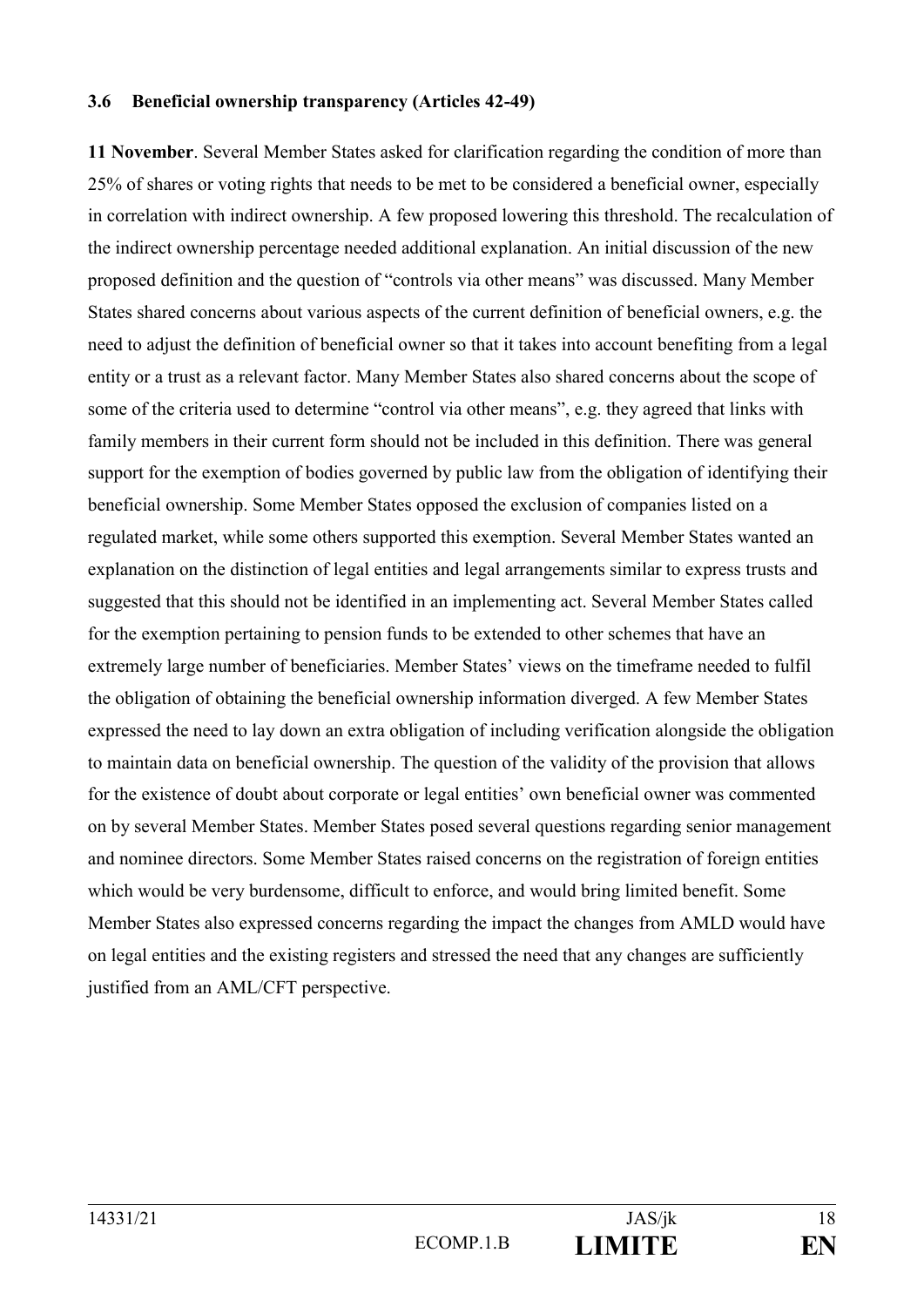#### **3.7 Reporting obligations (Articles 50-54)**

**12 November**. Many Member States asked for the inclusion of suspicious activities when talking about the obligation to report suspicious transactions. A number of Member States had issues with the deadlines in this section and proposed either not to have precise deadlines or to allow for flexibility to either extend or shorten them. Concerns were also expressed regarding the harmonization of the format of the suspicious transaction and activity reports, which should allow for flexibility in view of different national approaches. There were concerns about transmitting information through self-regulatory bodies because it might lead to a loss of information or cause a delay in reporting. The question of professional confidentiality obligations of certain categories of obliged entities was raised. It was suggested the provisions on legal privilege should allow national legislation to define certain high-risk situations that trigger reporting requirements. There were discussions regarding the issue of prohibition of disclosure. Member States felt that there should be an option for FIUs to allow disclosure in certain cases and at the request of the obliged entities, and that disclosure between obliged entities should not be allowed if the information could endanger investigation of a suspicious transaction or ongoing criminal proceeding. Furthermore, the comments from many Member States addressed the question of exemptions. The need to mirror the exemption for intra-group information sharing to groups with the head office outside the Union was raised. Several Member States noted that the proposal prohibits the exchange of information between obliged entities beyond a situation where the parties share the client and are involved in the same transactions, which some Member States felt needed adjustment also in the light of the Commission's goal not to regulate public-private partnerships.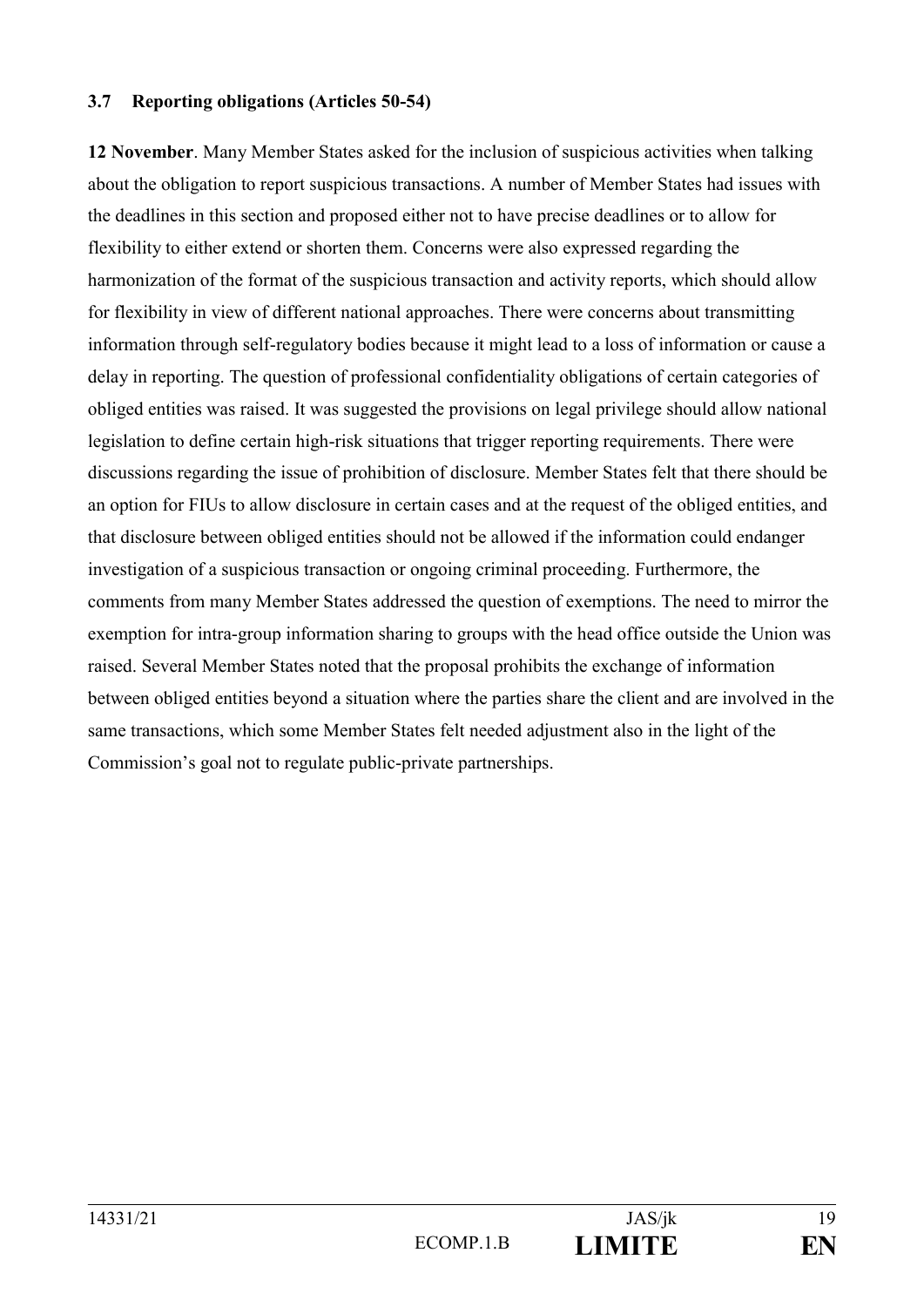### **3.8 Data protection and record retention (Articles 55-57, and AMLD6 Article 53)**

**12 November**. The data protection issues were introduced by the Presidency where Member States were asked about processing of special categories of personal data referred to in Article 9(1) of Regulation (EU) 2016/679 and data retention. In their comments Member States expressed very different views. Few were strictly opposed to processing such data, while many Member States thought the opposite and noted that such data is in fact processed, and that in the context of transaction monitoring, it is not possible to avoid it. It was pointed out that specific measures to safeguard the fundamental rights and the interests of the data subjects should already be included in the AMLR proposal. In this regard, some Member States proposed a solution that processing of sensitive data should depend on the purpose of and need for the processing. One option mentioned was to exclude certain categories of personal data, which would not need to be processed in the context of CDD. Regarding data retention, many Member States expressed the need to prolong the retention period from five years to ten. Some of those Member States suggested that the need to prolong the retention period should be determined on a case-by-case basis. Many Member States expressed general support for the possibility of allowing retention of the information in the case of an unsuccessful attempt to establish a business relationship or to make an occasional transaction. A few, however, opposed the idea.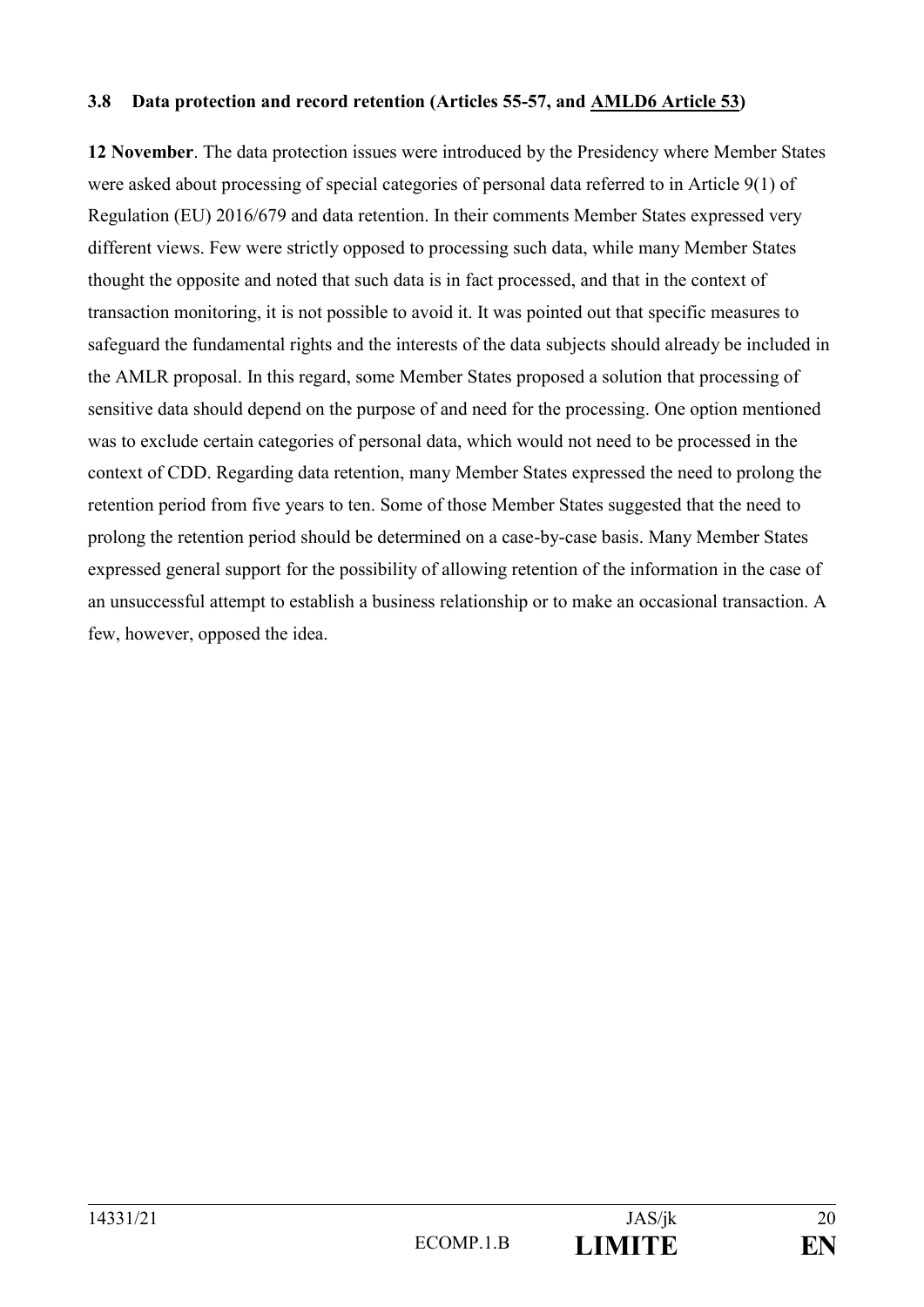#### **3.9 Anonymous instruments (Articles 58-59)**

**25 November**. Some Member States are of the opinion that the provisions regarding bearer instruments need additional clarifications. Moreover, Member States expressed different views on the proposed limit to large cash payments above EUR 10 000: some Member States advocated for no cash limit at all or leaving the decision on the limits to cash payments to individual Member States, whereas several Member States asked for a lower limit of EUR 5 000. Other Member States indicated that they could accept the proposal of a cash limit of EUR 10 000. After discussion, the working party requested the Legal Service to provide it with a legal opinion on the limits of cash payments. It was also proposed that reports of payments or deposits above the limit sent to the FIU not fall under the scope of a suspicious transaction report. In addition, the necessity of such reporting was questioned by some Member States, while others noted that such threshold-based reporting can provide useful input to the FIU's financial analysis.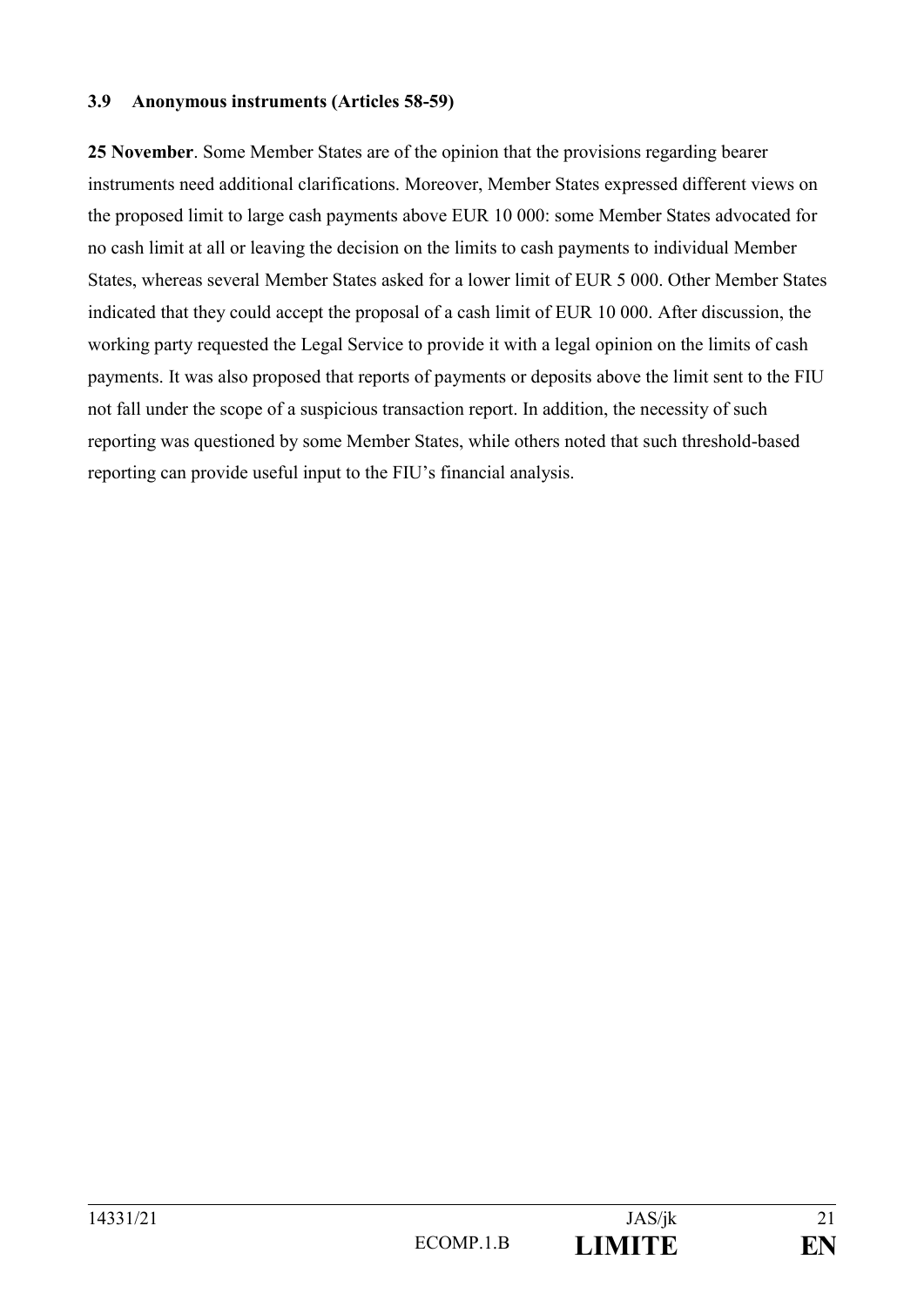### **4 AML/CFT Directive (AMLD6)**

### **4.1 General provisions (Articles 1-9)**

**7 September**. A suggestion to include an additional article allowing for stricter provisions in national law was made. Some Member States reflected on the implications of the findings of the national risk assessment in terms of differences in the application of rules. Concerning contact points, many Member States saw the need for further improvement of the provision relating notably to CASPs. The need for additional details concerning the corresponding Regulatory Technical Standards and the potential obligations of contact points towards FIUs was mentioned as well.

Some Member States commented on the fit and proper provisions for senior management officials and beneficial owners of certain obliged entities as regards the terminology used, the interaction with prudential authorities, and the powers of supervisors to remove convicted persons.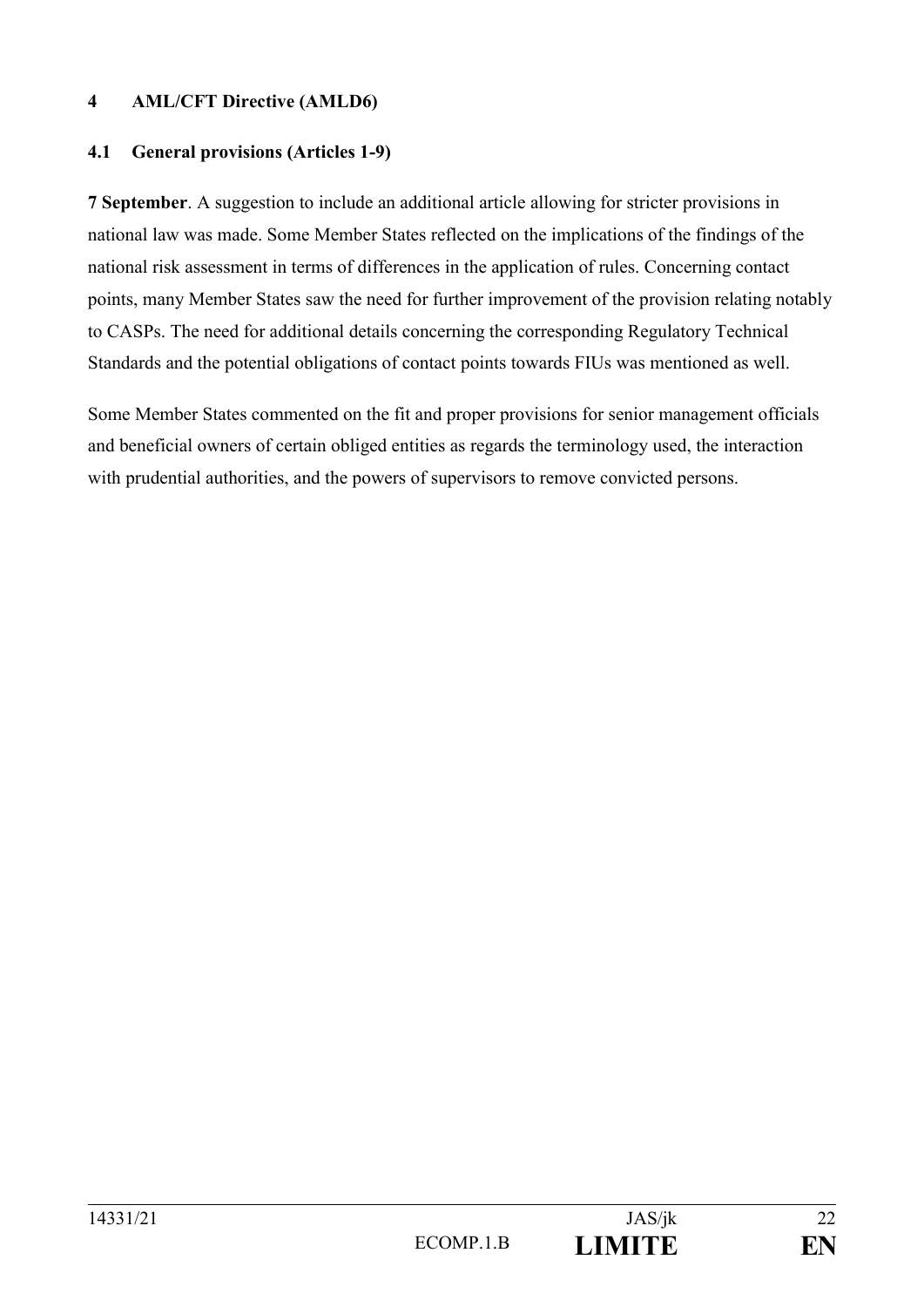#### **4.2 Registers (Articles 10-16)**

**11 November**. Regarding beneficial ownership registers, views diverge as to what data should be included in the beneficial ownership register. Several Member States proposed that the current system of minimal data requirements should stay in place and the decision on including additional data in national beneficial ownership registers should be left to Member States. While some Member States propose that the statement of having no beneficial owners should include documentation and a reason, some do not feel the statement is needed at all or question the burden this would place upon legal entities. Many Member States do not support a uniform format for the submission of beneficial ownership information to the central register, while at the same time some Member States asked for clarifications in relation to the format of such statement. Some propose that some elements of required information on senior management should be excluded due to privacy issues. Several Member States propose that the reporting of discrepancies should not be automatic, where some propose clarification on the information to be included. It should be permissible for the obliged entity to inform its customer about the discrepancy in all and not only in low risk cases and for the customer to correct the beneficial ownership information in the beneficial ownership register before reporting discrepancies. Registrars having powers to carry out on-site inspections in order to determine beneficial owners was questioned by several Member States as well as the empowerment of imposing sanctions by the entity in charge of the register because investigation and sanctions are competences of supervisory, law enforcement or other competent authorities. Also, many Member States already have existing administrative systems that are not compatible with this provision. Some Member States desire more freedom regarding fees for access to the beneficial ownership registers by obliged entities. The suggestion was made of adding a provision that obliged entities should not rely exclusively on the beneficial ownership register to fulfil their customer due diligence requirements. Several Member States want to keep the possibility allowed by the Directive currently in the force to have wider public access to the information on trusts and similar legal arrangements held in the register in accordance with their national law.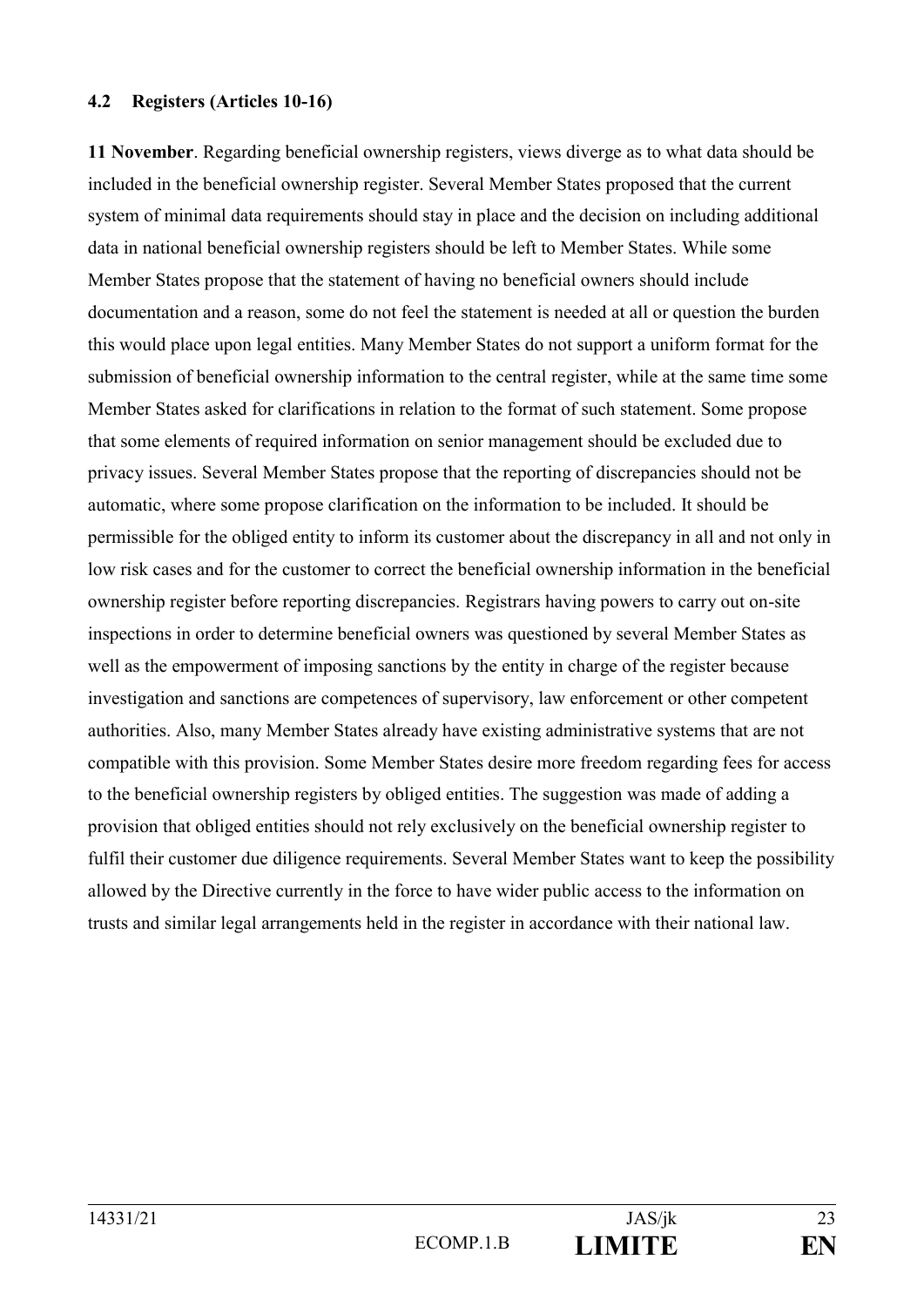Concerning bank account registers and electronic data retrieval systems, several Member States made proposals for specific legal entities or information to be added to or excluded from the bank account register. Because of the very different structures of existing bank account registers, the discussion of several issues regarding interconnection and centralised automated mechanism via the bank account registers such as the timeline, cost, development of single access point and responsibilities was warranted. There is a general agreement on the provision granting national FIUs direct access to the register, but some Member States suggested that information should only be available on request and that searches of bank account information should be performed only on a case-by-case basis. Clarifications were requested in relation to provisions on access to information on real estate, including via land or cadastral registers.

### **4.3 FIUs (Articles 17-28)**

**12 November**. Many Member States commented on the provisions on Financial Intelligence Units (FIUs) and provided suggestions or drafting proposals. In relation to the powers and obligations of FIUs, it was pointed out that the core of FIUs' operational analyses does not necessarily deal only with suspicious transactions, but rather with suspicious activities in general. In addition, the principle of operational independence and autonomy is a precondition for FIUs to follow a riskbased approach in implementing their tasks. This principle must be fully respected in relation to the tasks AMLA performs in its FIU composition.

Many Member States raised concerns with regard to the appropriateness of the scope of information the FIUs have access to. While some are of the opinion that the information should be kept as broad as possible, including all possible relevant data, others see the need for a precise and exhaustive provision.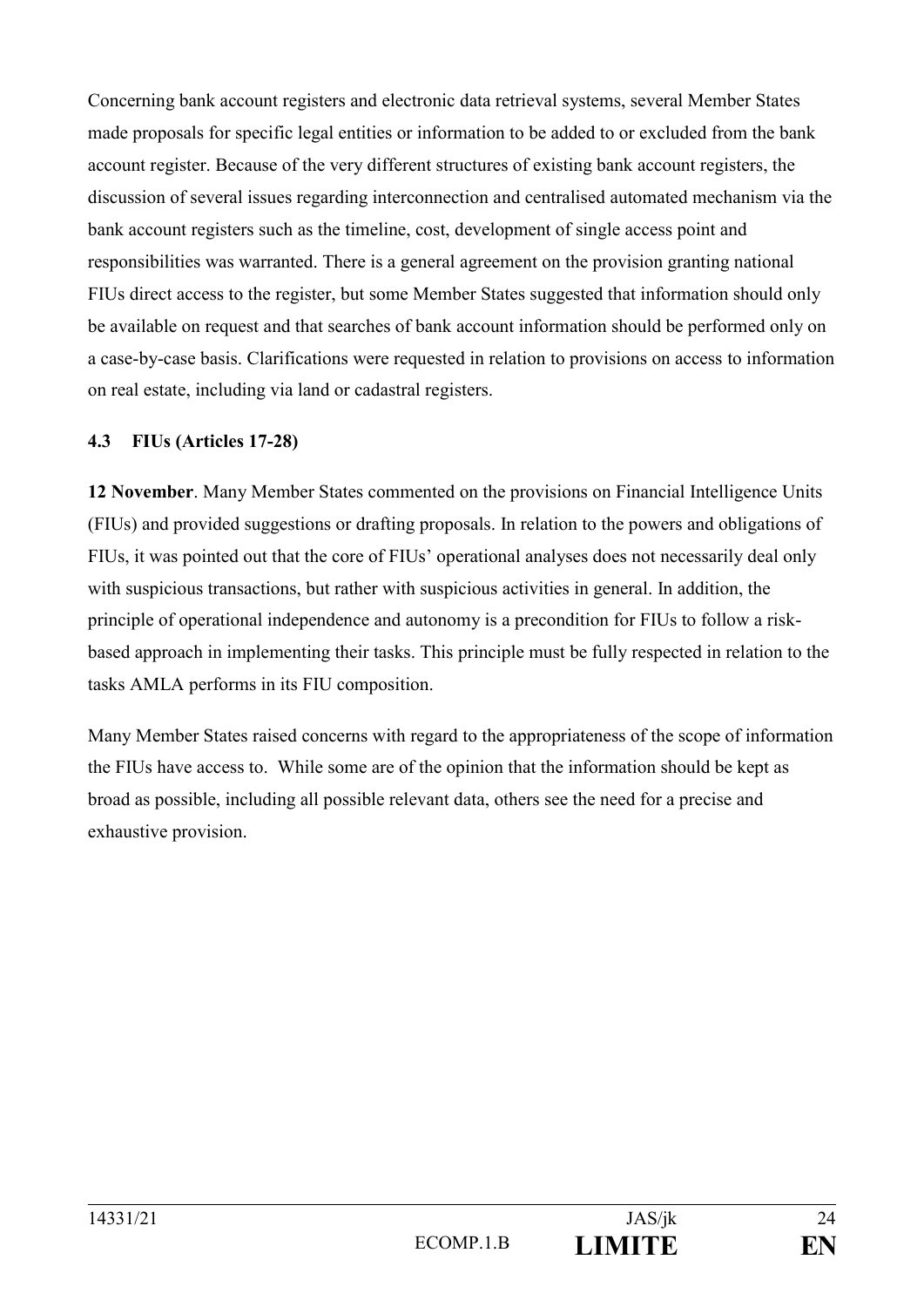In relation to the broadened obligation for FIUs to respond to requests for information, the issue of interaction between this provision and Directive (EU) 2019/1153 was pointed out. Some Member States see the need to further improve the provision on the explicit obligation to respond to a request in a timely manner, given the diversity of situations and the information which an FIU may already possess or not, with the aim to guarantee the effective use of FIU resources and to ensure that the provision does not hinder operational activities or independence. Some Member States suggested that the timeframe should be defined by the FIU on a case-by-case basis.

Most Member States expressed major concerns regarding the current proposal on the power of suspension or withholding of consent to a transaction and suspension of an account, especially for instant payments. Furthermore, freezing powers may need to be broadened in order to explicitly include the power of FIUs to freeze assets stored in crypto wallets and any other assets. The prevailing view is that the flexibility on time limits for suspension orders is insufficient, both in terms of the limit of 48 hours after receiving a suspicious transaction report and in terms of the maximum suspension period. Many Member States were also of the view that a suspicious transaction report should not be a precondition to exercising this power of suspension. Instant payments, which are occupying an increasingly large place in the payment systems, add another dimension to the time limits. Many Member States were of the view that such a development in the legal framework would lower the achieved standard. In addition to that, the obligatory inclusion of judicial authorities in relation to FIU tasks, with the requirement for there to be an effective possibility to challenge suspension orders on bank accounts, before a court, does not seem fit and appropriate, given internationally established standards on the work of FIUs.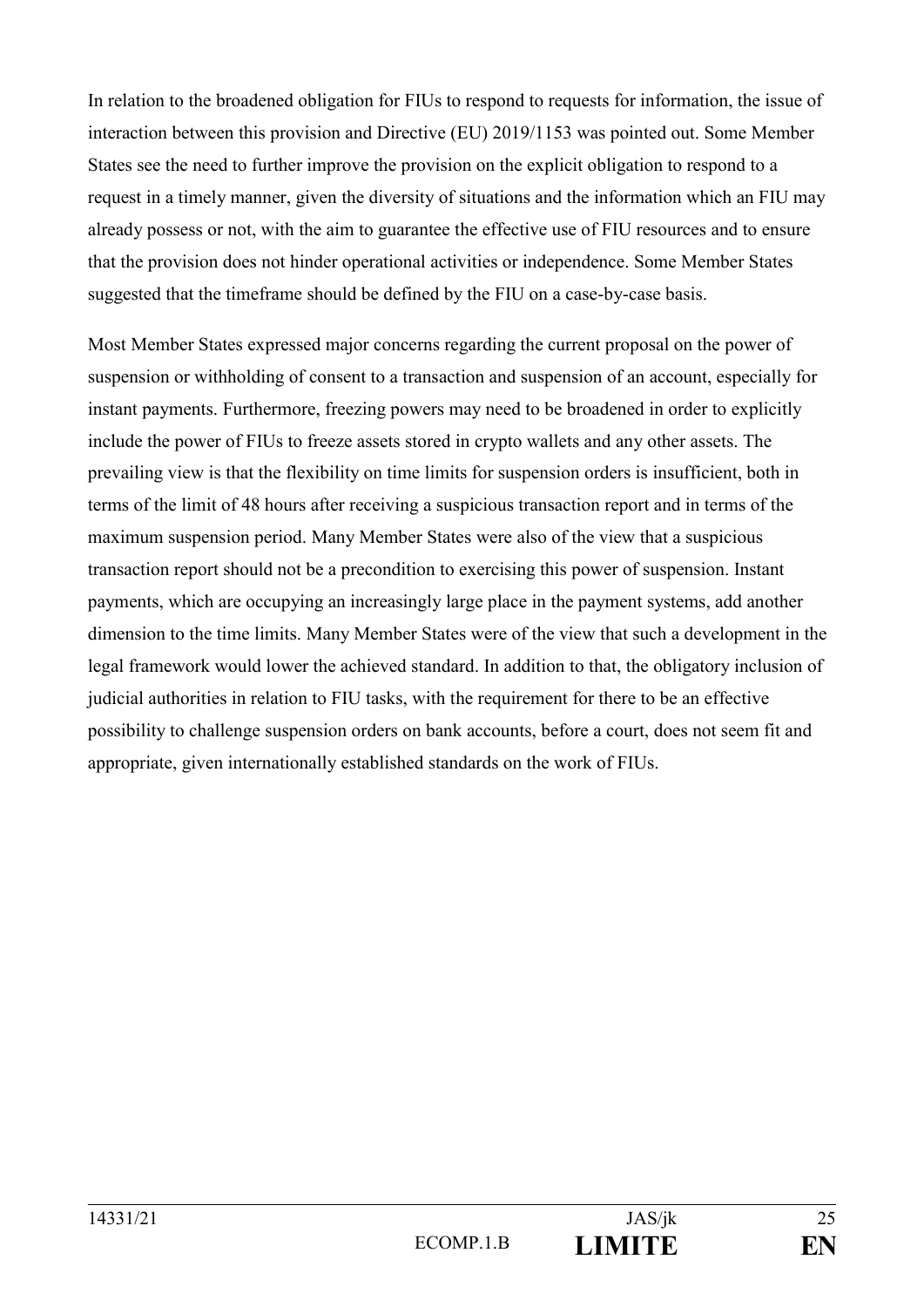#### **4.4 Anti-money laundering supervision (Articles 29-44)**

**12 October**. The discussion on cooperation between supervisors focused on (i) the scope of supervision, (ii) the delineation of competences, and (iii) the definition of the term "group". Most Member States were of the opinion that if there is free provision of services without any kind of establishment in the Host Member State, the supervisor of the Home Member State should have all the supervisory powers, while the supervisor in the Host Member State should have no powers or powers limited only to cooperation. In this regard, the possibility for participation of supervisors from the Host Member State in supervisory colleges received support from the majority of Member States, but limited to this being an option, not an obligation or subject to the approval of the lead supervisor. The need of having clear and harmonised criteria on when an activity in a host Member State has to be considered as being realised under the right of establishment or under the freedom to provide services was also emphasised, especially when agents and distributors are involved.

Many Member States also considered that the definition of the group should only entail undertakings that are obliged entities themselves. Some Member States also suggested that the level of participation of the undertaking falling under the definition of the group should be limited to controlling influence.

In order to strengthen the cooperation between supervisors in a Home Member State and Host Member State when cross border services are provided throughout the group, Member States expressed diverging views on whether legal grounds for additional measures such as prior notifications, information sharing, opinions, and joint decisions, should be set up and whether these should be set out in level 1 or level 2 legislation. Some Member States also expressed the need to lay down more specific rules on cooperation between supervisors when the group includes credit and financial institutions, while others thought that no such division of provisions is needed.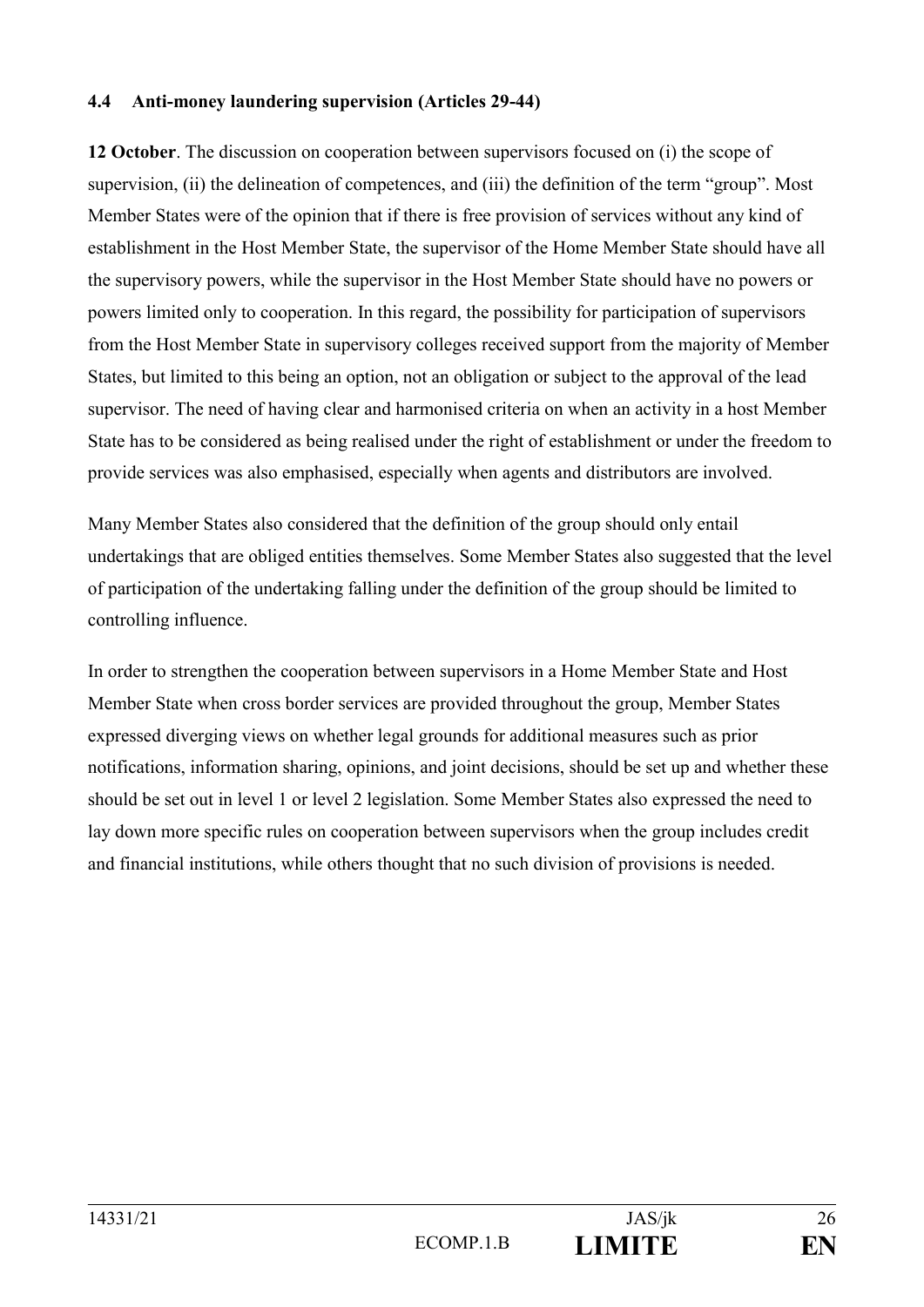**25 November**. Some Member States proposed that targeted financial sanctions be narrowed to targeted financial sanctions related to proliferation financing. Suggestions to align the investigation and supervisory powers and tasks of AMLA and national competent authorities were expressed. Some Member States expressed the need to insert a specific provision on the obligation of obliged entities to comply with any additional requirements based on AMLR and AMLD that are set out in national legislation. Some Member States asked for additional potential power to be granted to supervisor, for them to be able to require for the assessment of their status of obliged entities of natural or legal persons . Member States desired clearer provisions regarding the obligation of supervisors to make information on money laundering and terrorist financing available to obliged entities (e.g. whose duty this is, what the frequency of providing the information is, what means are appropriate), so there would be no duplication of notifications required by the prudential frameworks. Some Member States opposed removing the territoriality principle embedded in the current AMLD and proposed referencing this principle explicitly.

Some Member States expressed strong concerns about subjecting self-regulatory bodies, especially of lawyers and notaries, to oversight by a public authority. Other Member States suggested that this oversight should be limited to legal oversight, therefore excluding oversight of the adequacy and single case instructions to self-regulating bodies, so it does not interfere with the discretion exercised by the self-regulatory bodies and their independent status.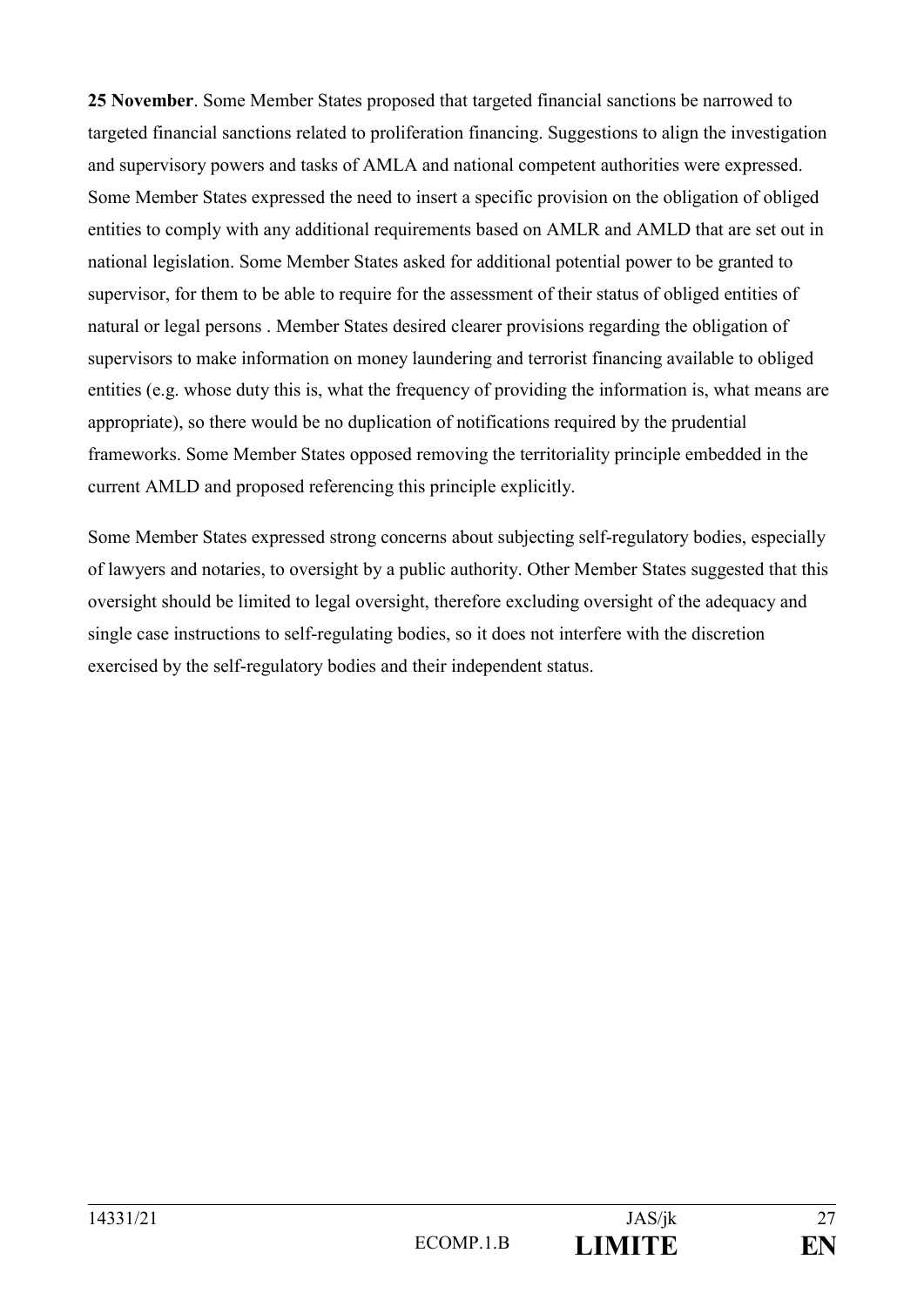Some Member States expressed concerns about the lack of discretion of national competent authorities in imposing administrative sanctions where breaches of the relevant provisions are serious. Other Member States, however, support greater harmonisation of sanctions regime. It was suggested that a consistent enforcement mechanism could be achieved by providing all authorities with the same sanctioning powers and with the possibility to use the same sanctions so that the sanctioning regime provided for under AMLD and AMLA would be mutually consistent. It was also proposed to make it clear that administrative measures could be imposed together with administrative sanctions and that criminal sanctions would have priority over administrative sanctions. Some Member States were of the opinion that the measure of withdrawal or suspension of an authorization seems disproportionate when no serious breaches were made. Some Member States also requested clarity on what breaches and circumstances can trigger the application of this measure.

Regarding whistle-blowing protection, it was suggested to make its scope broader.

### **4.5 Cooperation (Articles 45-52)**

**26 November**. Member States' comments show the need for further clarifications and clearer wording, especially with regard to cooperation in relation to credit institutions. It was pointed out that cooperation should cover not only credit institutions but also the authorities competent for the prudential supervision of financial institutions (e.g. payment institutions and electronic money institutions). Some Member States stressed that cooperation and information exchange must not impinge on either an ongoing inquiry, investigation or proceedings in accordance with the criminal or administrative law of the Member States or the financial intelligence analyses the inclusion of which some Member States also considered being necessary.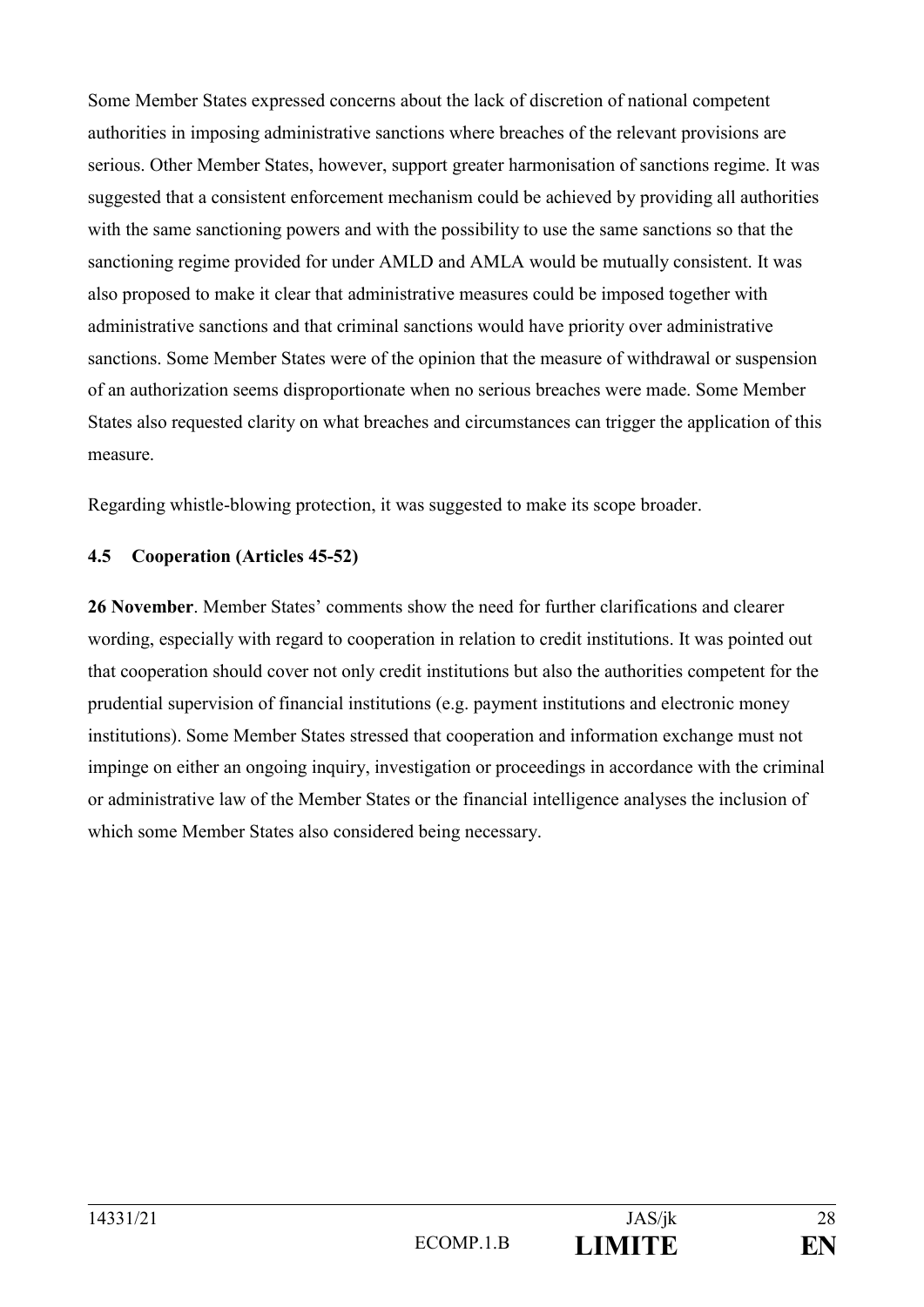If financial supervisors find that a credit institution has refused to enter into a business relationship but the documented CDD does not justify such refusal, they must inform the authority responsible for ensuring compliance by that institution with Directive (EU) 2014/92 or Directive (EU) 2015/2366. Several comments and suggestions for further clarifications, especially with regard to the purpose of the notification in the context of the mentioned directives, were made. It was suggested that, in order to facilitate and promote effective cooperation, and in particular, the exchange of information, Member States must communicate to the Commission and AMLA certain data, including the details of the contact person. There were suggestions that a "contact point" rather than "contact person" should be required, which would also reduce the updating requirements.

With regard to the envisaged guidelines on AML/CFT cooperation, it was proposed that besides the ECB, the European Supervisory Authorities, Europol, Eurojust, and the European Public Prosecutor's Office, the National Competent Authorities too should be heard and have the possibility to comment on draft guidelines draft before they are issued. Some concerns were also expressed about the obligation imposed on financial supervisors and FIU's to report on a yearly basis to AMLA on their cooperation with other authorities. It was stressed that such an obligation could create additional administrative burden.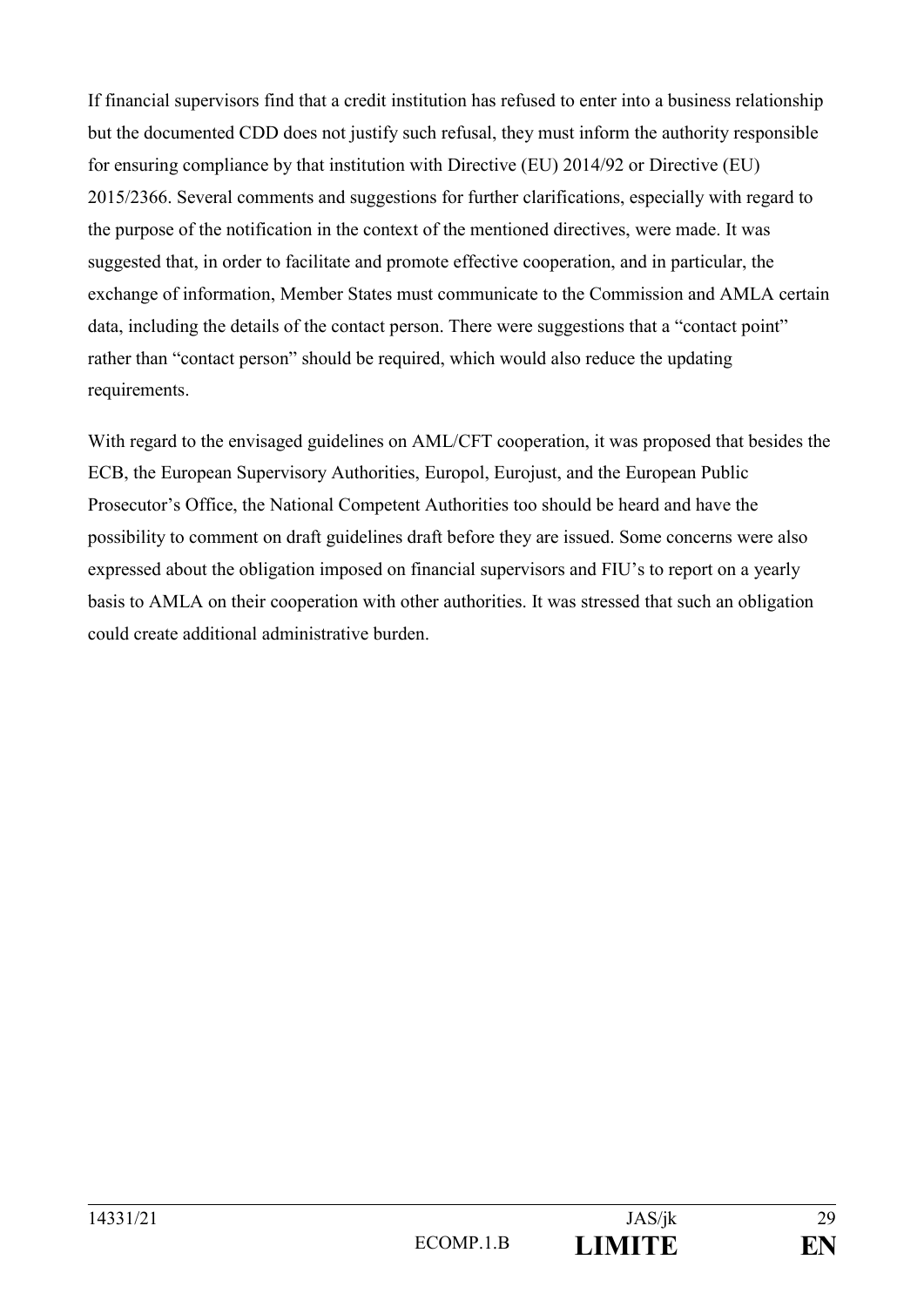### **5 Regulation establishing a new EU AML/CFT Authority (AMLA)**

### **5.1 Establishment, legal status and definitions (Articles 1-3)**

**28 September.** Member States made several comments aiming at consistency and coherence of terminology and definitions across the different legislative proposals in this AML package and the EU legislative framework. It is deemed necessary to ensure a clear and uniform understanding of wording and definitions (e.g., "selected obliged entities", "non-AML/CFT authority", "at highest level of consolidation in the Union"), and to adequately clarify the scope of AMLA, specifically regarding targeted financial sanctions which are outside the scope of AMLA. Some Member States pointed out the fact that AMLA would have two distinct areas of competence, i.e., the supervisory and the FIU-related, represented by a single legal entity. The adaptation of this design to the specific tasks in both areas might therefore be further discussed in the context of the discussion on governance structure.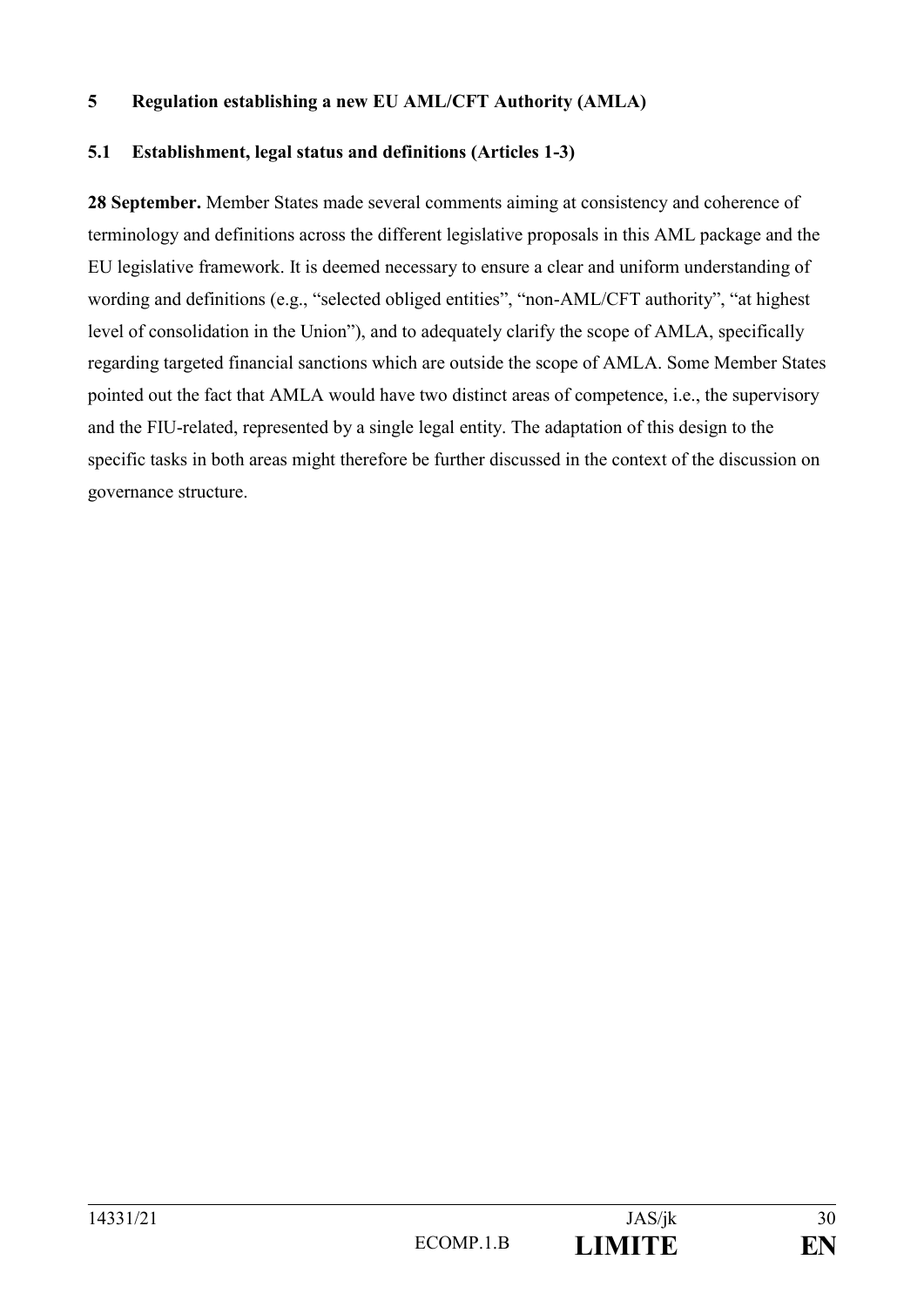#### **5.2 Tasks and powers, and AML/CFT supervisory system (Articles 5-11)**

**28 September.** Concerning AMLA's tasks, many Member States pointed out a need for clarification and/or rephrasing of the wording (e.g., in relation to cross-border activities). AMLA's tasks in relation to the monitoring and implementation of asset freezing need additional context and clarification. Some Member States are of the view that the division of responsibilities between AMLA and national supervisors is not sufficiently clear when it comes to concrete situations in the area of direct supervision. There are different views on whether the tasks in the Regulation threaten to overburden AMLA, or whether additional tasks and references to Regulatory Technical Standards should be added, also in relation to the task of establishing a central database. As regards the scope of obliged entities, some Member States prefer AMLA's main focus to be on the financial sector, whereas others see the need for more explicit inclusion of obliged entities from the nonfinancial sector within AMLA's activities. Many Member States made suggestions on the provisions on AMLA's powers. Providing for a clear limitation on the information that AMLA may obtain was proposed by some Member States. Some Member States were concerned by AMLA's power to issue binding instructions to national supervisors on measures towards non-selected obliged entities while others considered the proposed powers as appropriate to ensuring the convergence of practices. Concerns were expressed on AMLA's power of accessing and processing information provided by FIUs as well as its power to request information from them, specifically on whether this would also include operational information and the production of additional analyses, or only already available strategic analyses (in line with AMLA's tasks). Within the supervisory system, Member States see AMLA as an important stakeholder that needs clear competences, unlimited exchange of information with national supervisors, and full legal certainty and due process in conducting its procedures. Some Member States pointed out the need for AMLA to address similar risks in the same way. A few Member States expressed strong concerns about AMLA's tasks of overseeing the non-financial sector, with one Member State specifically referring to the independence of legal professionals and the separation of powers.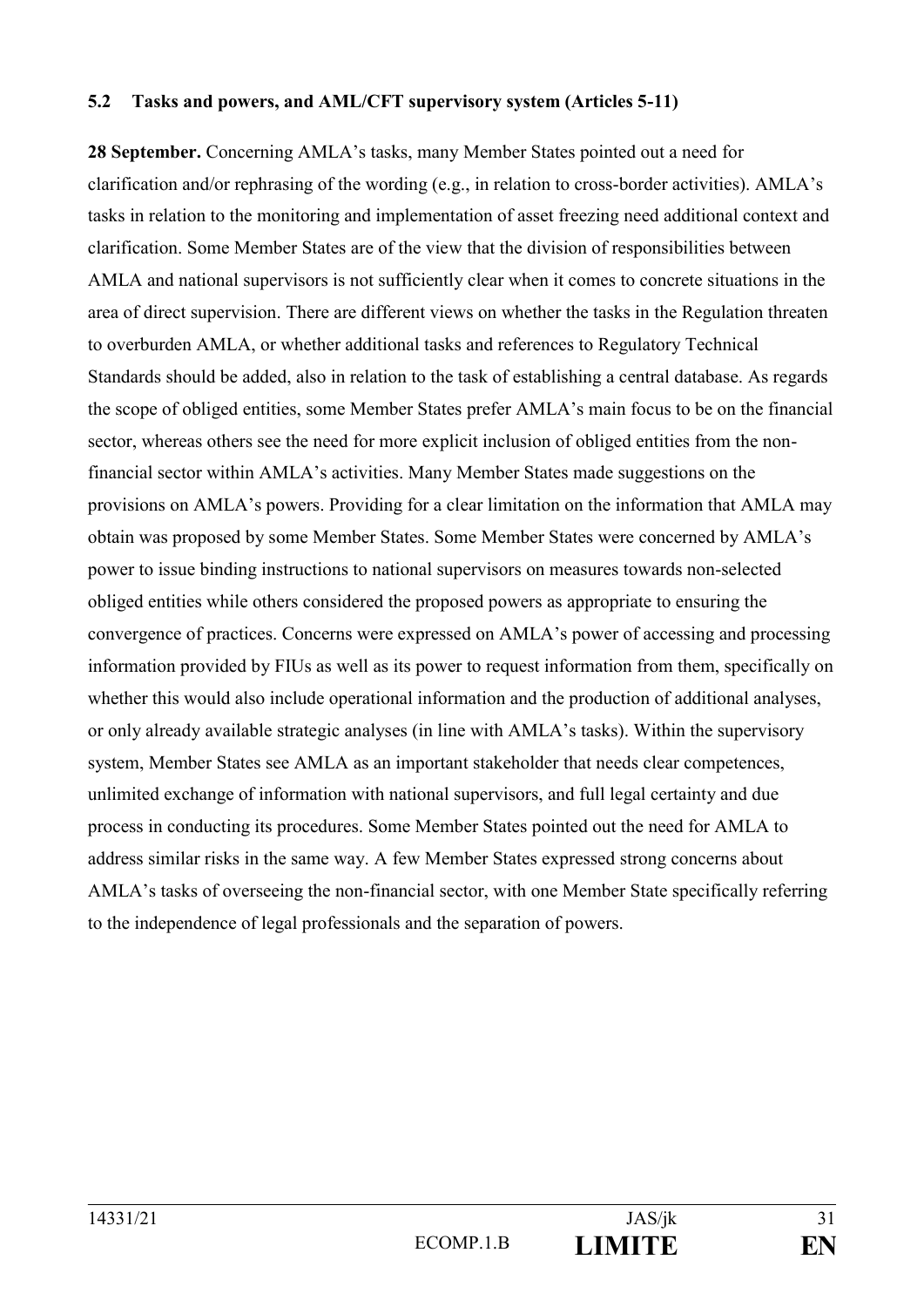**28 October**. A number of Member States generally agreed on the need for joint or coordinated thematic review exercises, while others did not regard them as necessary. Some Member States believe that planning and coordinating thematic reviews are not among AMLA's core tasks. At the same time, many Member States would prefer a more flexible timing on providing input which is needed for effective planning of joint or coordinated exercises by national supervisory authorities (e.g., timing towards the end of the calendar year), and question the need of transmitting annual supervisory programmes to that purpose. These Member States suggest streamlining the exercise of planning joint or coordinated thematic reviews by enabling AMLA to provide a structured format for the delivery of needed input (relating exclusively to relevant supervisory exercises and not entire supervisory planning), to be as efficient as possible both on AMLA's side and on the national supervisory authorities' side.

Regarding the Central AML/CFT database, many Member States see merit in it, but wish to obtain more clarity on the type of data to be collected, to avoid duplication and avoid undue burden on reporting authorities. A few Member States also questioned whether the transmission of information in the non-financial sector should not be limited, since the envisaged role for AMLA is smaller in this sector. Many Member States also pointed out that the implementation of the provision should be conducted in a cost-effective manner, focusing on most relevant supervisory outcomes and possibly making use of appropriate technology and/or structured questionnaires, while remaining proportionate to the need of collecting most relevant information. Most Member States expressed their view that in the set-up of this database, AMLA should build on EBA's experience, having all general provisions adopted in level one legislation, while leaving room for additional clarifications in level two legislation. Some Member States supported a possible invitation of EBA to participate in the discussions on issues presently under EBA's responsibility.

With respect to possible breaches of the non-bis-in-idem principle, most Member States raised no concerns.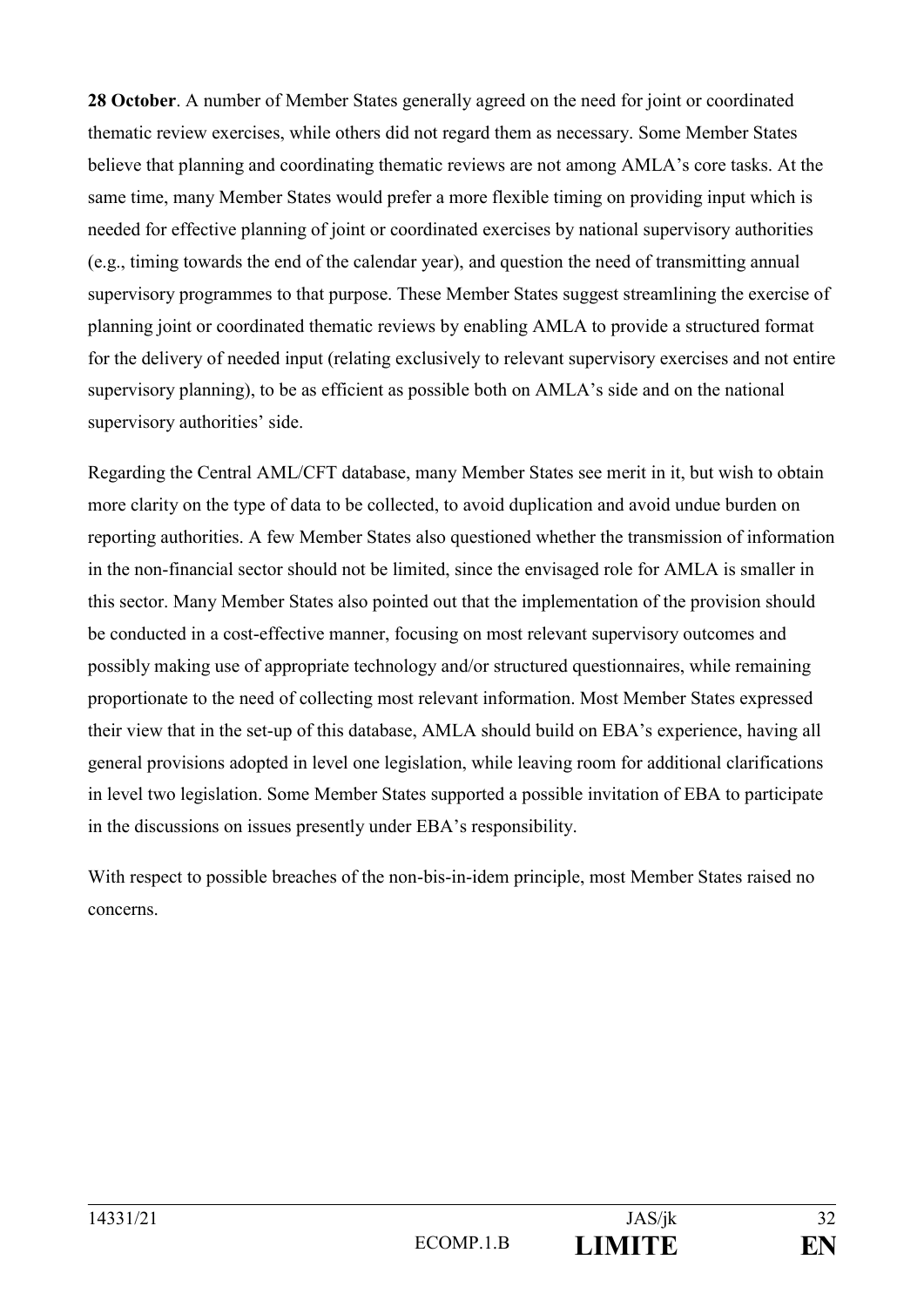#### **5.3 Direct supervision of selected OEs**

### **5.3.1 Selection and criteria (Articles 12-13)**

**28 September**. A significant number of Member States expressed concerns about the proposed selection criteria, highlighting the need to ensure that risky entities are assessed for AMLA's direct supervision regardless of either their size or the level of their cross-border activities. Nevertheless, the views on the latter differed to some degree. While some Member States do not consider the level of cross-border activities being a risk factor *per se*, some other Member States are of the opinion that the level of cross-border activities would be an important criterion for direct supervision, but question the current implementation. Many Member States considered it appropriate to broaden the scope of entities eligible for AMLA's direct supervision, and in this connection mentioned in particular crypto-asset service providers. Several Member States also proposed modifying the criteria with a view to ensuring that AMLA directly supervises at least one obliged entity established in every Member State. Nevertheless, arguments that the selection criteria should be risk-driven and not based on geographical factors were also expressed by other Member **States**.

Member States also considered it undesirable to rely on the history of past public investigations for the purpose of assessing whether an obliged entity should fall under AMLA's direct supervision. Some Member States suggested that the selection criteria should also take into account residual risk profile, rather than solely inherent risk, as proposed by the Commission. There were calls from a number of Member States for further clarification on the need for distinction between the establishment and the free provision of services, and between credit institutions and other financial entities, which were the basis for differentiated criteria for both assessment and selection of obliged entities for direct supervision.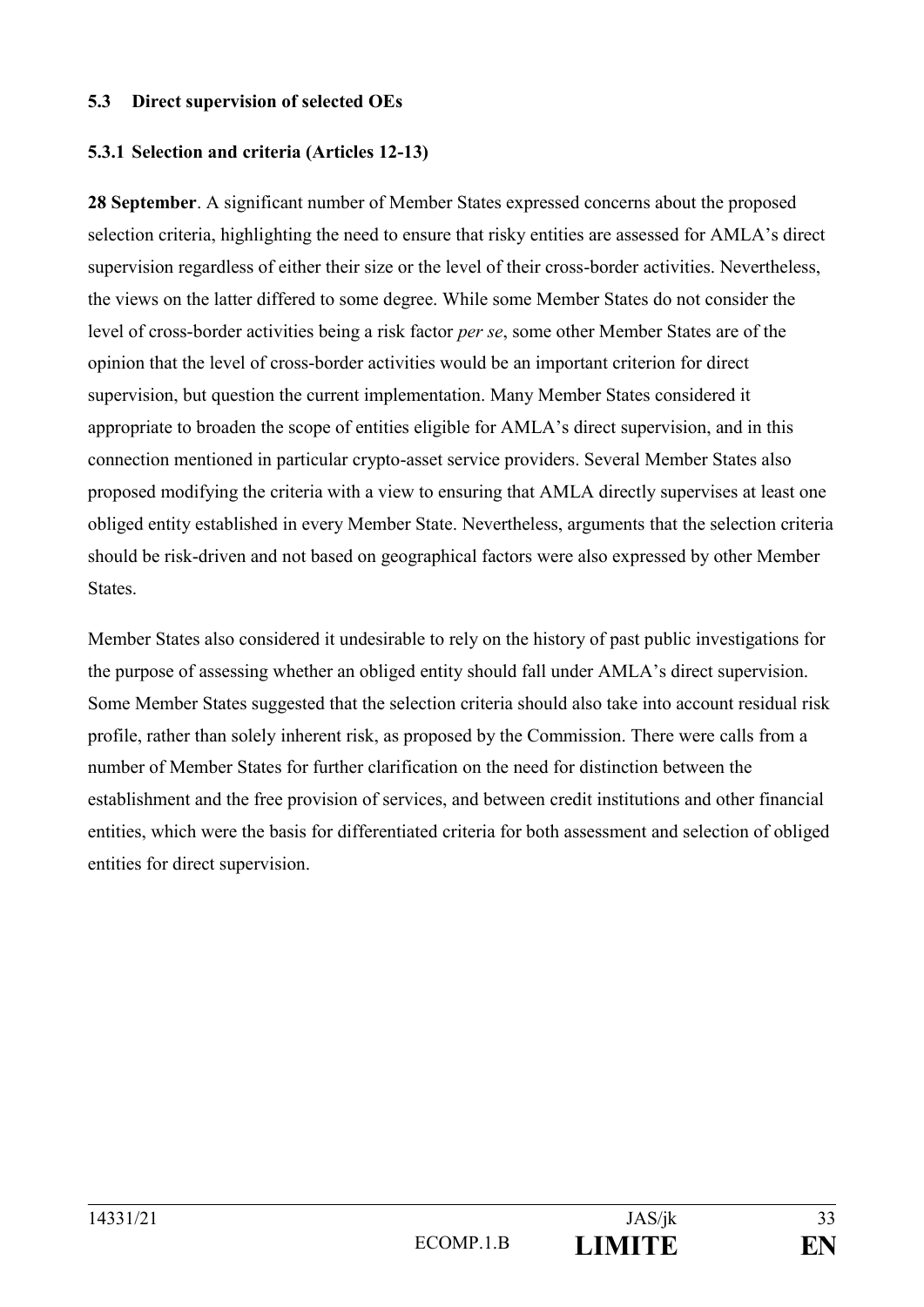**28 October**. Based on the additional input provided, with the exemption of the supported inclusion of CASPs, a large majority of Member States supports the direction of the currently proposed scope of obliged entities to be assessed for direct supervision, while calling for a preliminary calculation of the number of groups that meet these criteria. A few Member States would favour gradual expansion into the non-financial sector. A significant number of Member States supports the envisioned selection criteria based on complexity and high degree of risk across multiple EU jurisdictions but there are some calls to concentrate less on the geographic factors such as establishment in a Member State, and more on other risk drivers, as well as to gradually revise the applied methodology when there is a greater degree of harmonisation achieved in ML/TF supervisory risk assessment. The opinions on using past investigations as a criterion for selection of credit institutions diverge, but many Member States criticised it as being too backward looking and nonconclusive, as that may mainly reflect differences in the efficiency of different national supervisors. A significant number of Member States agree that risk bracketing should be performed using a common methodology per type of entity and per jurisdiction. A few Member States also suggested for the entity-level analysis to be supplemented by a group-wide risk assessment. If the methodology is harmonised, the identity of the authority that does the risk bracketing is not of the highest importance if AMLA can verify/challenge it. Based on the further input by the Member States, the one-obliged-entity-per-member-state criterion proposed by some Member States was opposed by several other Member States.

Currently, there is only limited agreement on the appropriateness of the obliged entities to be directly supervised. Several Member States reiterated the desire to conduct a case study providing an estimate of the number of directly supervised entities under the proposed criteria to enable a more informed discussion. Member States' opinions on the proposed high-risk threshold numbers are inconclusive. Most Member States favour inclusion of "free provision of service", i.e., the inclusion of credit/financial institutions that provide cross-border services without physical establishment among the criteria. To complement the latter, there are some suggestions to use some additional criteria, e.g. the level of assets and the number of non-resident customers.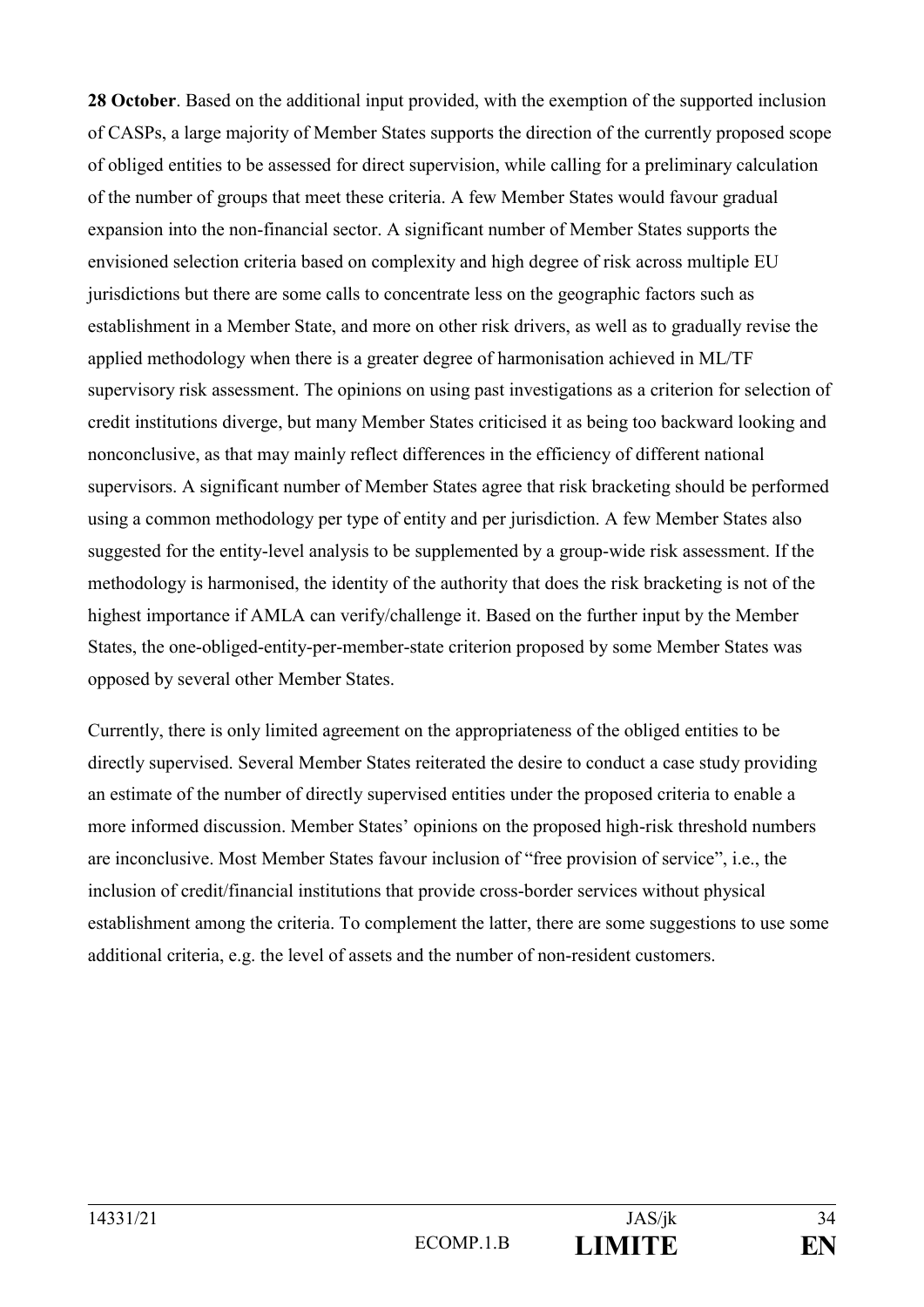Regarding the inherent-versus-residual-risk debate, many Member States would prefer to use the residual risk as the selection criterion but understand the constraints in deriving it, hence there are proposals to make the transition to the latter gradually – as supervisory methodologies achieve necessary degree of convergence and AMLA gains experience in supervision. Even the Member States that do not propose any particular amendment of the criteria would, in general, support revising the selection criteria and process in subsequent selection rounds.

## **5.3.2 Cooperation, joint supervisory teams, and supervisory powers (Articles 14-20)**

**29 October**. In relation to Joint supervisory teams (JST), most Member States expressed the need for clarification on the relevant concepts, especially when deciding on the team's composition in cases of groups, or with respect to the implications of the delegation of the JST coordinator to the National Competent Authority. Many Member States would welcome practical and conceptual guidance regarding the work of JSTs. Some views differ on the question of staffing, namely whether the main input of the JST's staff should be from AMLA or the national supervisory authority.

In relation to AMLA's power to request information, several Member States asked for additional clarification on the concept of "persons belonging to obliged entities", with some expressing the concern about whether this notion from the SSMR context is broad enough for AMLA to function effectively. On AMLA's general investigation powers and on-site inspections, many Member States see room to improve the clarity of the wording, possibly align it with the EBA AML regulatory wording and potentially tailor it better to the nature of AML/CFT supervision or also providing for dedicated supervisory teams for on-site inspections.

AMLA's supervisory powers triggered questions and requests for clarification from several Member States, e.g. the power to instruct national supervisory authorities to make use of the powers granted by national law but not available to the Authority.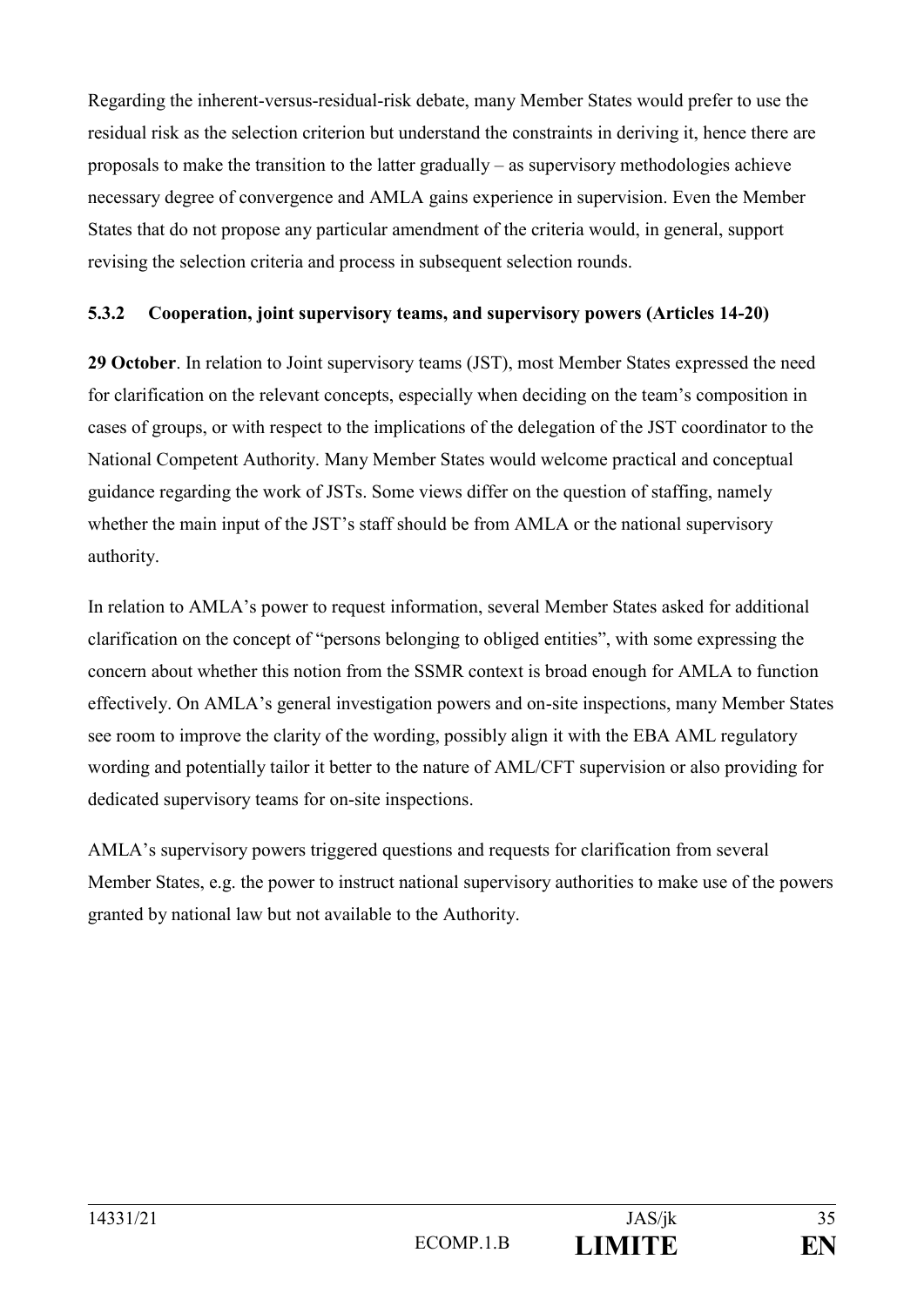### **5.3.3 Sanctions and language regime (Articles 21-27)**

**29 October**. Some Member States considered the Commission's proposal too restrictive and circumscribing the discretion of the Authority too much, and/or argued that AMLA should factor in further criteria when imposing either administrative measures or sanctions and that AMLA should have more leeway in determining the level of the sanction, both at the minimum and maximum end. Member States also called for alignment of the methodology for assessing the breaches and issuing pecuniary sanctions by AMLA towards directly supervised entities and by national authorities towards other obliged entities. Some Member States also expressed concerns about AMLA's language regime, asking whether it implies that either national authorities or obliged entities would be barred from using their national languages if they so desire.

### **5.4 Indirect supervision of non-selected obliged entities (Articles 28-30)**

**26 November**. In relation to indirect supervision of non-selected obliged entities, the importance of the principles of proportionality and subsidiarity, especially regarding AMLA's step-in powers, which several Member States support, has been pointed out. Furthermore, it was stated that the interplay between AMLA and national supervisory authorities when working in a field of shared competencies, including in relation to reviews, needed additional clarification. An important role is given to AMLA with the step-in power. Although mainly perceived as an institute not likely to be used often, the roles of all stakeholders need to be adequately clarified and streamlined to avoid a too cumbersome procedure. Some Member States proposed including CASPs in this process and that AMLA could step-in also upon request of the financial supervisor, as foreseen for the ECB in the SSM regulation.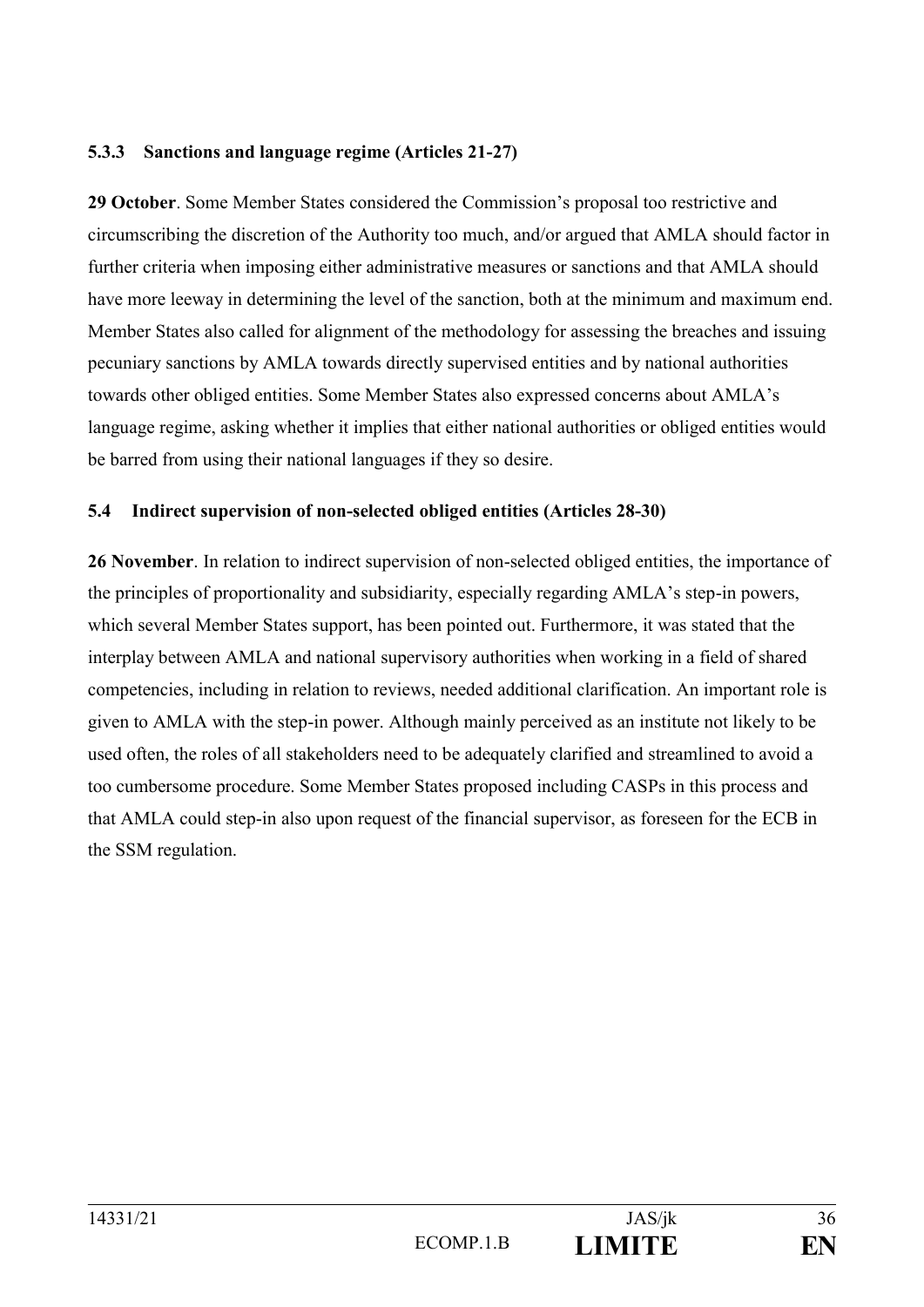### **5.5 Oversight of non-financial sector (Articles 31, 32)**

**28 September**. Member States expressed diverging views on the scope of AMLA's powers regarding coordination of supervision in the non-financial sector, with some Member States suggesting these were too broad, as opposed to others that considered that the Commission's proposal is too limited in this regard.

**28 October**. The scope of AMLA's tasks in relation to the financial sector vis-à-vis the nonfinancial sector has been subject to divergent views by Member States. While some Member States, from a subsidiarity principle point of view, favour a coordination and supervisory convergencefocused role for AMLA for the non-financial sector, a few other Member States see the need for a more committed approach and more comprehensive inclusion of the non-financial sector. Some Member States have raised the fact that powers vis-à-vis the supervisory authorities of selfregulatory bodies, as well as the supervision mechanism provided for in Article 38 of the AMLD, could affect the independence of legal professionals (e.g. lawyers, tax advisors, auditors). Other considered that this could increase the efficiency of self-regulation. Several Member States supported a possible staged approach, whereby AMLA would initially focus on the financial sector, and gradually include more and more of the non-financial sector in its tasks. As already stated before, a significant number of Member States pointed out that CASPs should be included for direct supervision by AMLA, considering crypto assets to be comparable in risk to the financial sector and well suited for direct supervision due to the fact that they are well established in EU law.

Some Member States added that peer reviews in the non-financial sector may not be necessary, given AMLA's primary focus on the financial sector.